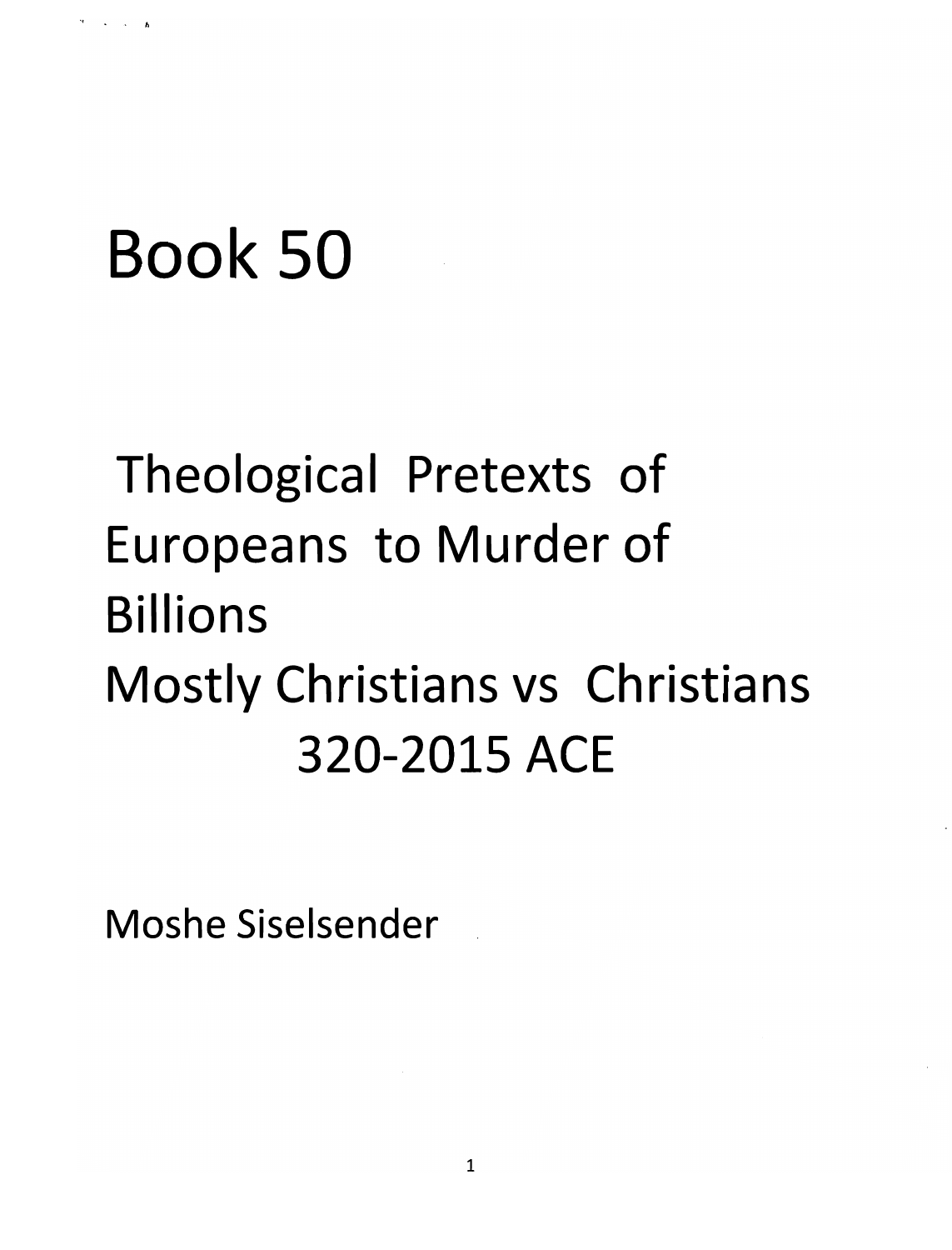This book does not examine the theological truth of any faith. I will leave it to God to decide.

I will merely state what Europeans claimed to be the theological truth. I will then show how the Europeans exploited and abused their TRUTH to murder BILLIONS of humans of all religions races colors sex gender and national origin. The Europeans did not discriminate in the choice of their victims . The victim merely had to possess what the Europeans wanted and was weaker.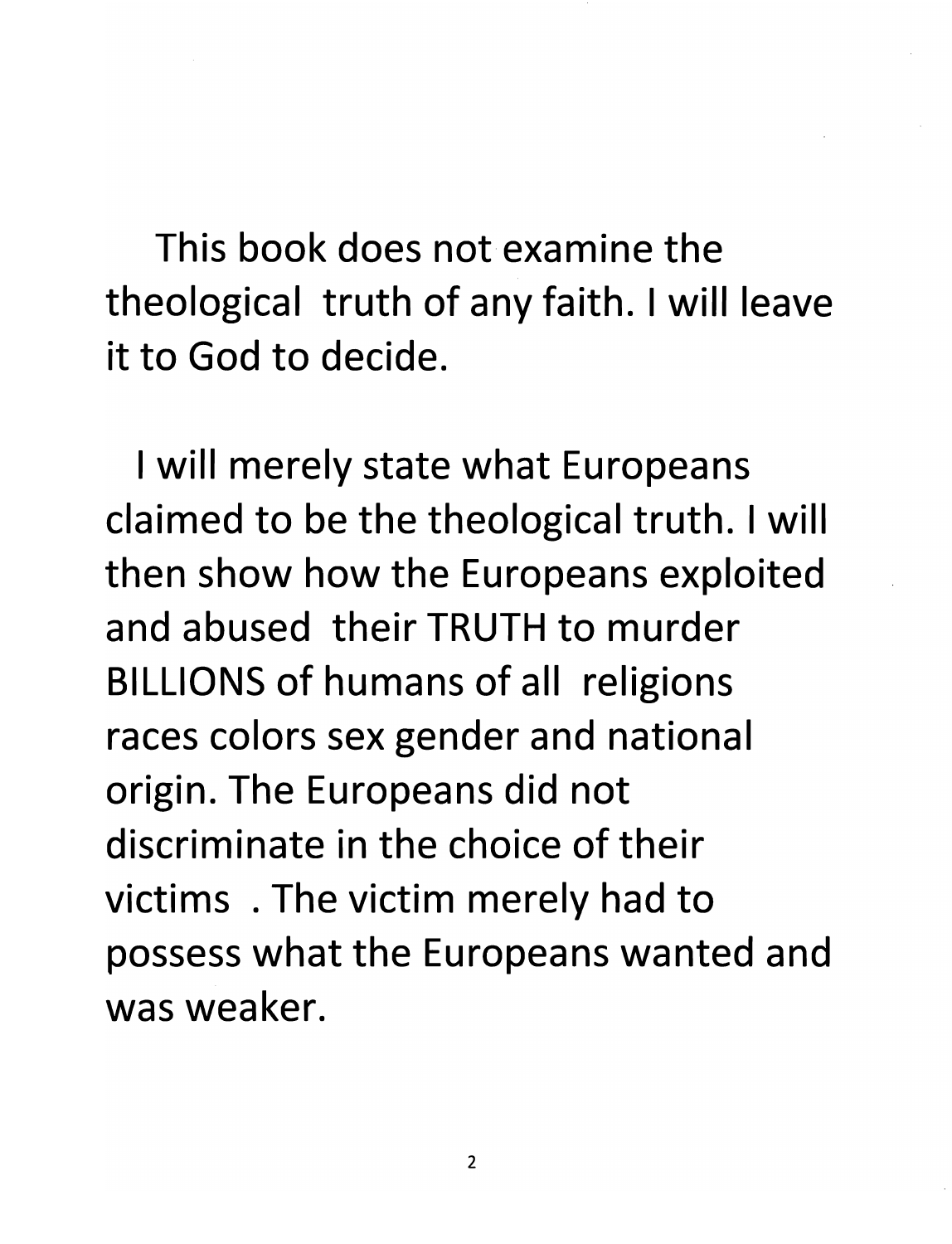The EUROPEANS OVER THE SPAN OF 2000 YEARS WERE THE FIRST TO TRAILBLAZE MURDER WITH OUT DISCRIMINATION.

RELIGION WAS USED AS A PRETEXT TO JUSTIFY THEIR CRIMES.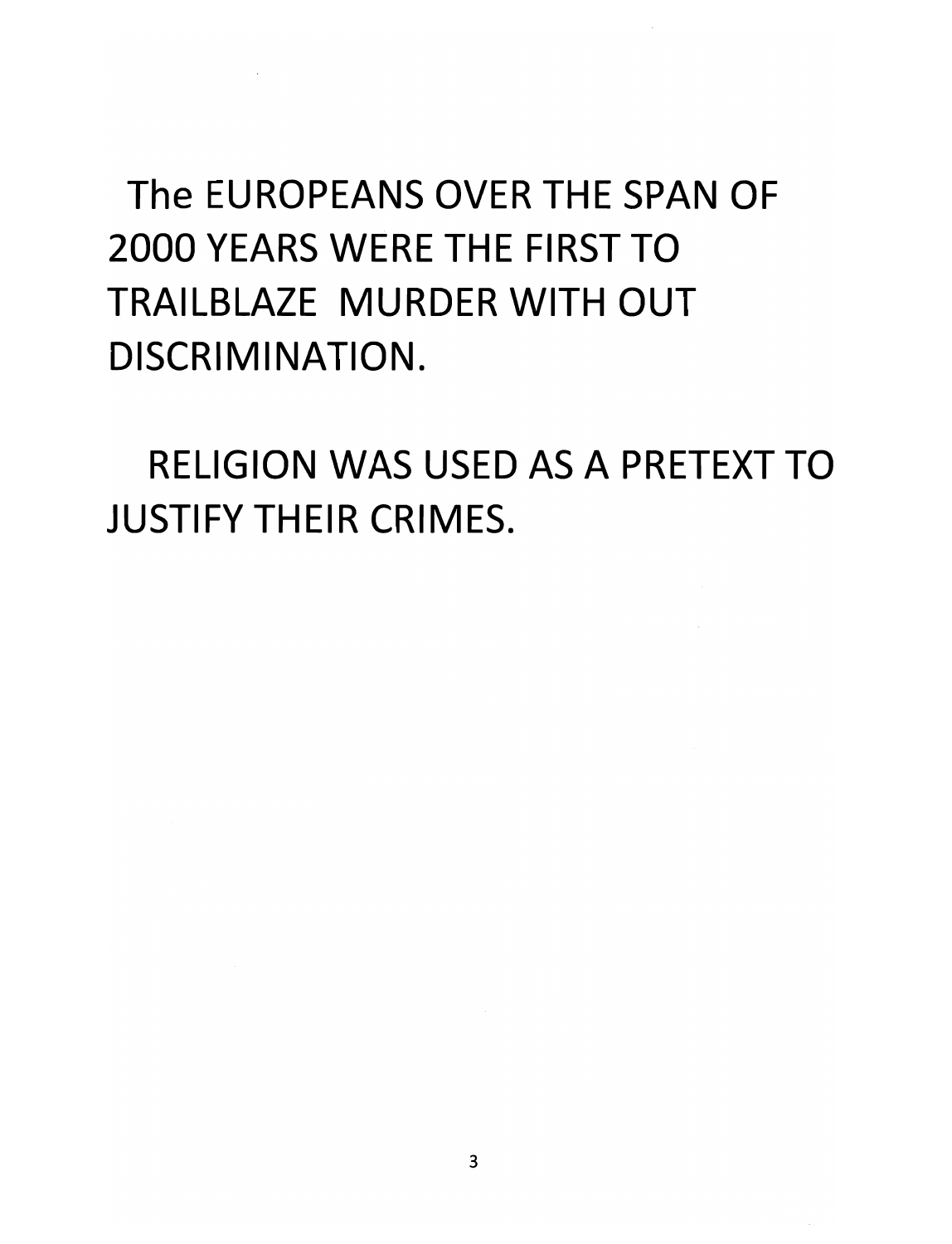THE Bible clearly states that God created Adam/Eve - the first father/mother of all mankind.

God loves all humans the same. No father /mother or Mother/Father loves any one of his/her or her/his children any less than their siblings.

When a member of one's body is injured the whole body aches; so too, when any human is injured the whole of God is hurt.

God contemplated to create the universe with their infinite number of worlds people and creatures infinite timeless before actual creation.

The first act of creation God created the Torah. God's Torah was the blue print for the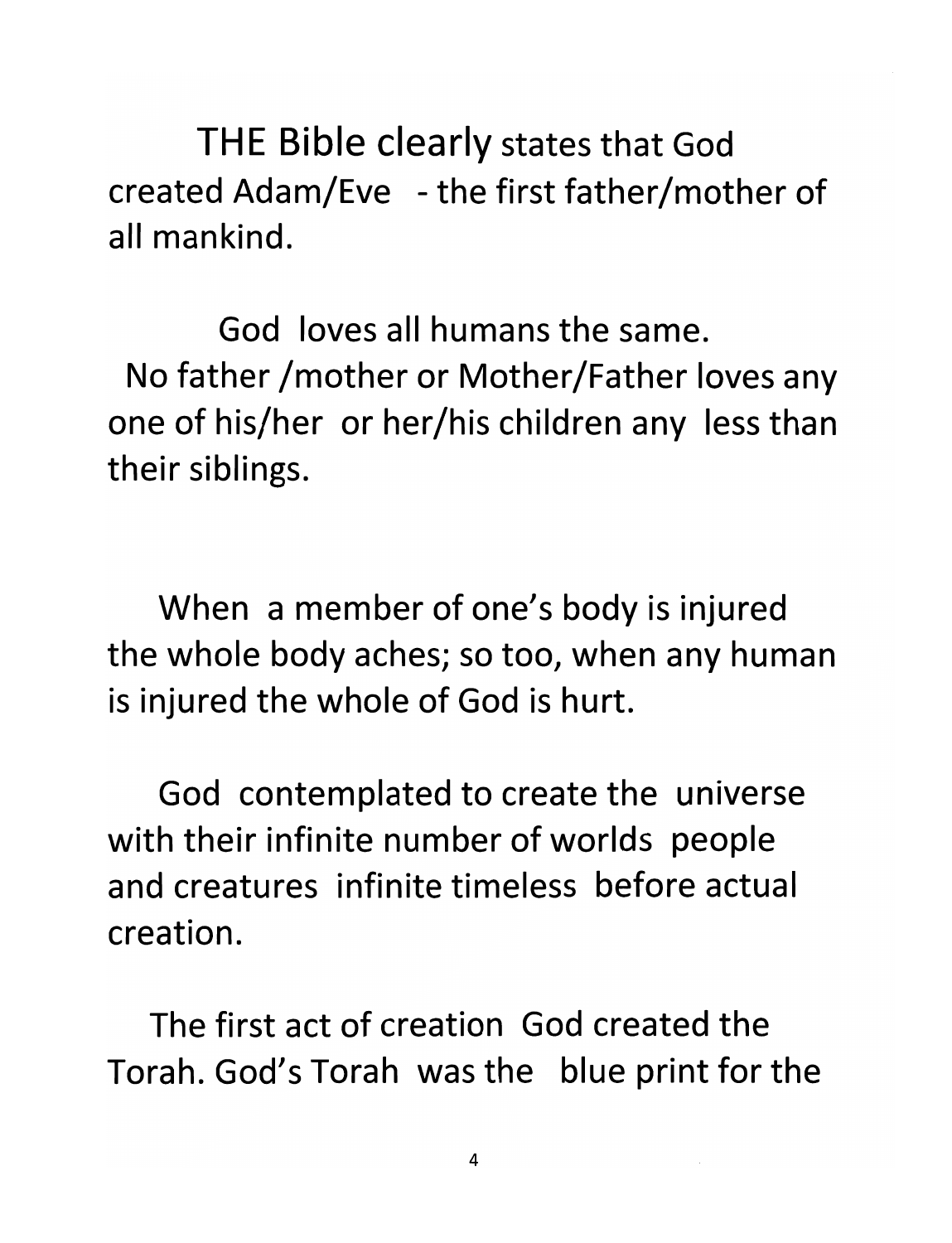spiritual and physical worlds that God contemplated to create.

The Torah represent the Written Torah the Jewish Bible the Tanach . The Oral Torah the Talmud and all Jewish laws from the time of Abraham and Moses until today.

Simultaneously God created the SOULS of every human ever to be born. When they are born these SOULLS ARE GIVEN THEM.

The Torah was also the blue print God used and continues to employ in the creation, destruction and new creations of the universe. All the powers that exist - we know a drop in the ocean of our scientific knowledge - these laws God employed and continues to use to create destroy and create again the universe.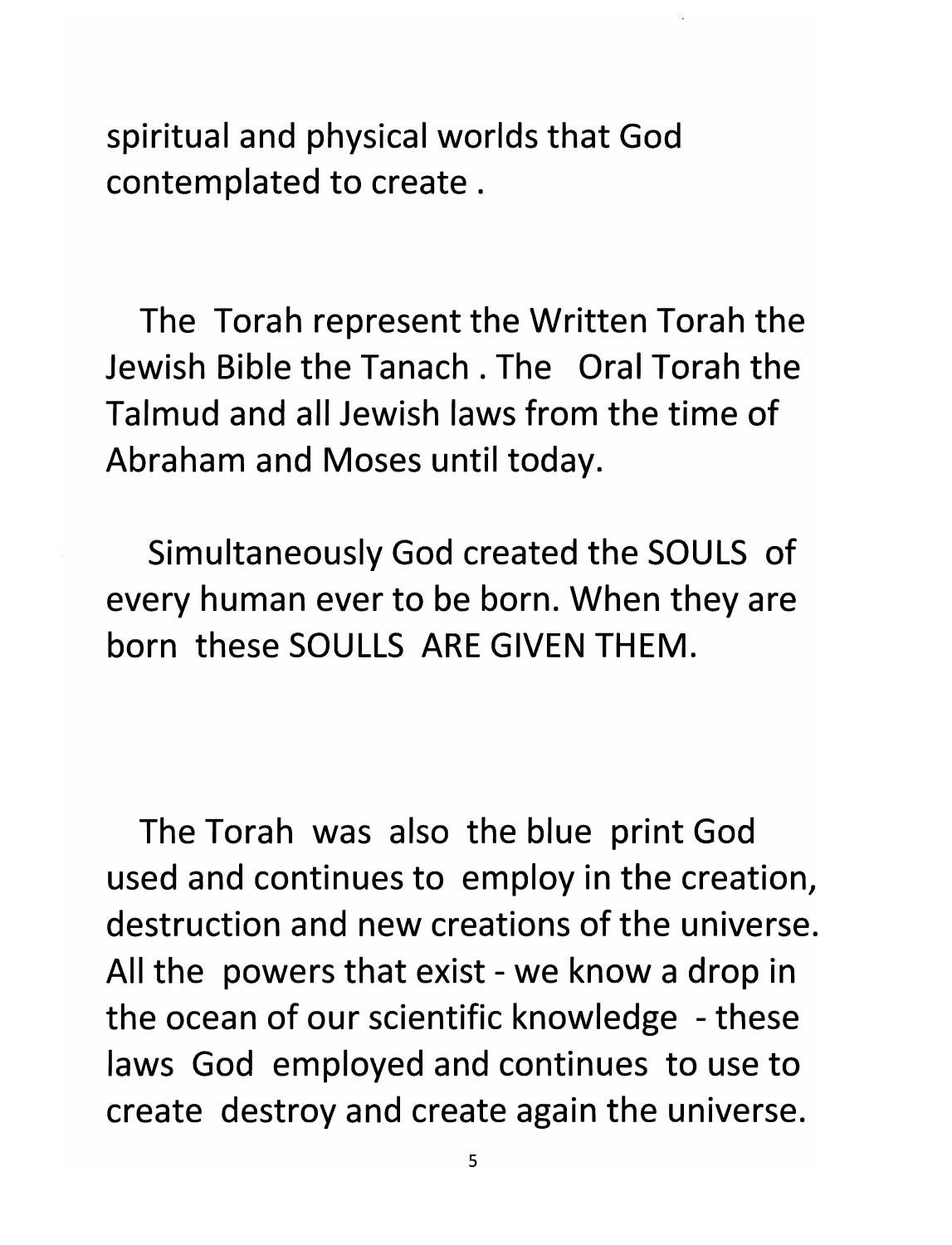These laws once God decides to BEGIN receive the power to perform the miracle of creation YESH MEAYIN, YESH MEAYIN means BEING LIFE from Nothing.

The objects of His creation possess a certain degree of Godliness. All creation is sacred. One who destroys any part of creation is destroying a part of God.

God never revealed the true essence of the Godhead according to the Hebrew Bible Exodus. When Moses begged God to reveal Himself .Exodus 33:18 God replied "For no man can see God and live" EXODUS 33:20

God did not reveal Himself to Moses and God did not reveal Himself to EVERY man /woman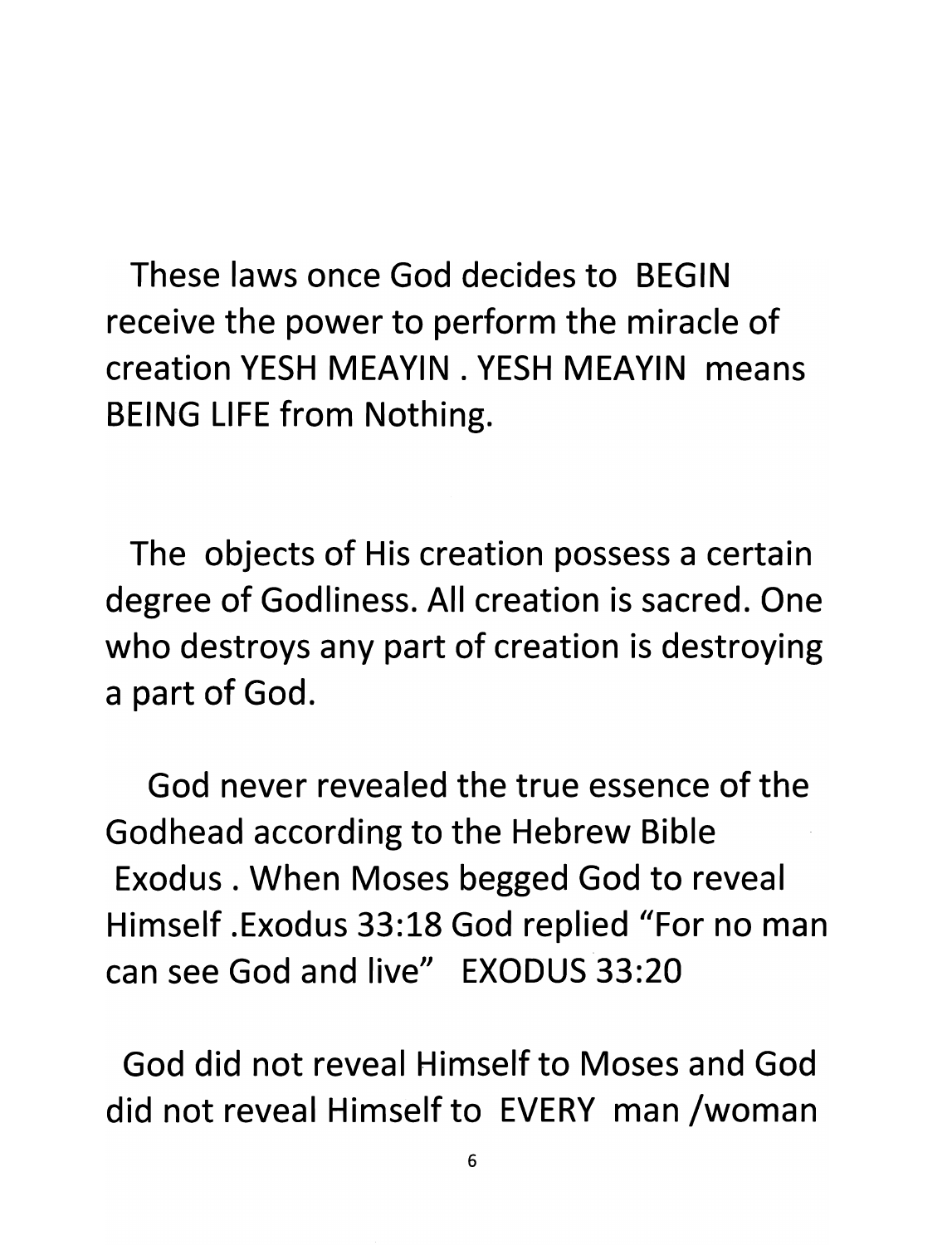who is alive today. For if one arise today and claim that God revealed Himself to them the testimony is here say and not believable. God must reveal Himself to every human in order for such a revelation to be authentic. The revelation at Mt. Sinai 3400 years ago was revealed to ALL the Jews and non Jews present. EXODUS 19:11-25:20:1-20

All men /women females/males color of skin national origin are equal in the eyes of God . God possesses no favorites.

God assigns different laws and roles to his creations. Jews must observe all the Torah laws written in the Talmud and summarized in the 4 parts of the Codes of Jewish Law the Shulchan Aruch. Jews as well as all other humans must observe the SEVEN NOHADITE PRINCIPLES REEITERATED IN THE 10 COMMANDMENTS.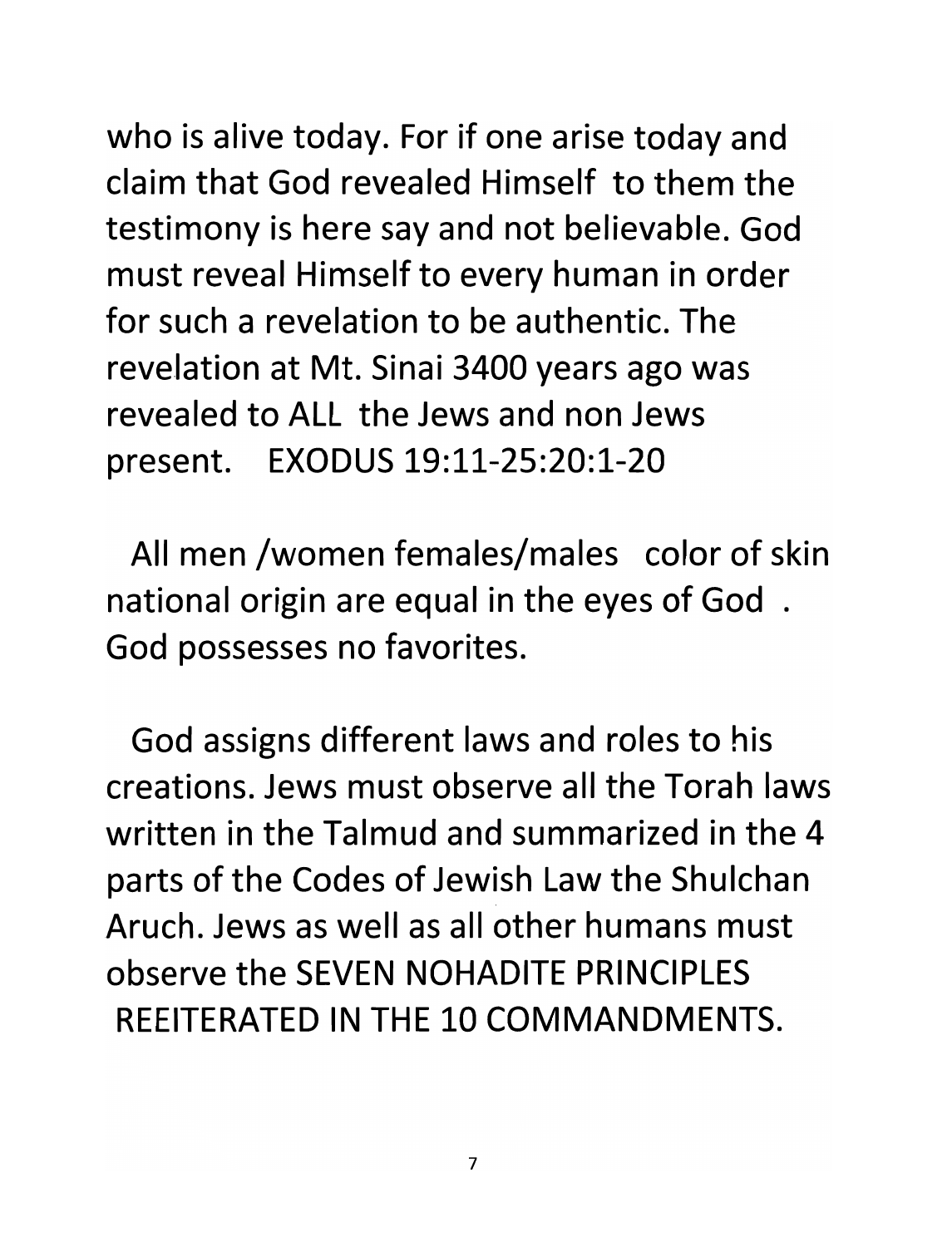THE LAWS OF EACH COUNTRY - FEDERAL STATE AND LOCAL ORDINANCES OF CIVIL COMMERCIAL AND CRIMINAL LAW REPRESENT THE SEVEN NOHADITE LAWS AND TEN COMMANDMENTS. Responsa Ramo chapter 1 Responsa Hilchot Medina chapter 1. NON Jews re permitted to believe in the Trinity. Belief in the Trinity never was part of the Prohibitions of the Seven Nohadite laws that non Jews are mandated to observe. Only Jews are prohibited to believe in the trinity. Jews must believe in pure Monotheism.

Man/ woman must imitate the ways of God.

It is not what man dreams who and what God is the Godhead that is important. It can never be fathomed.

God smiles at the childish attempts of His creatures under time and space to try to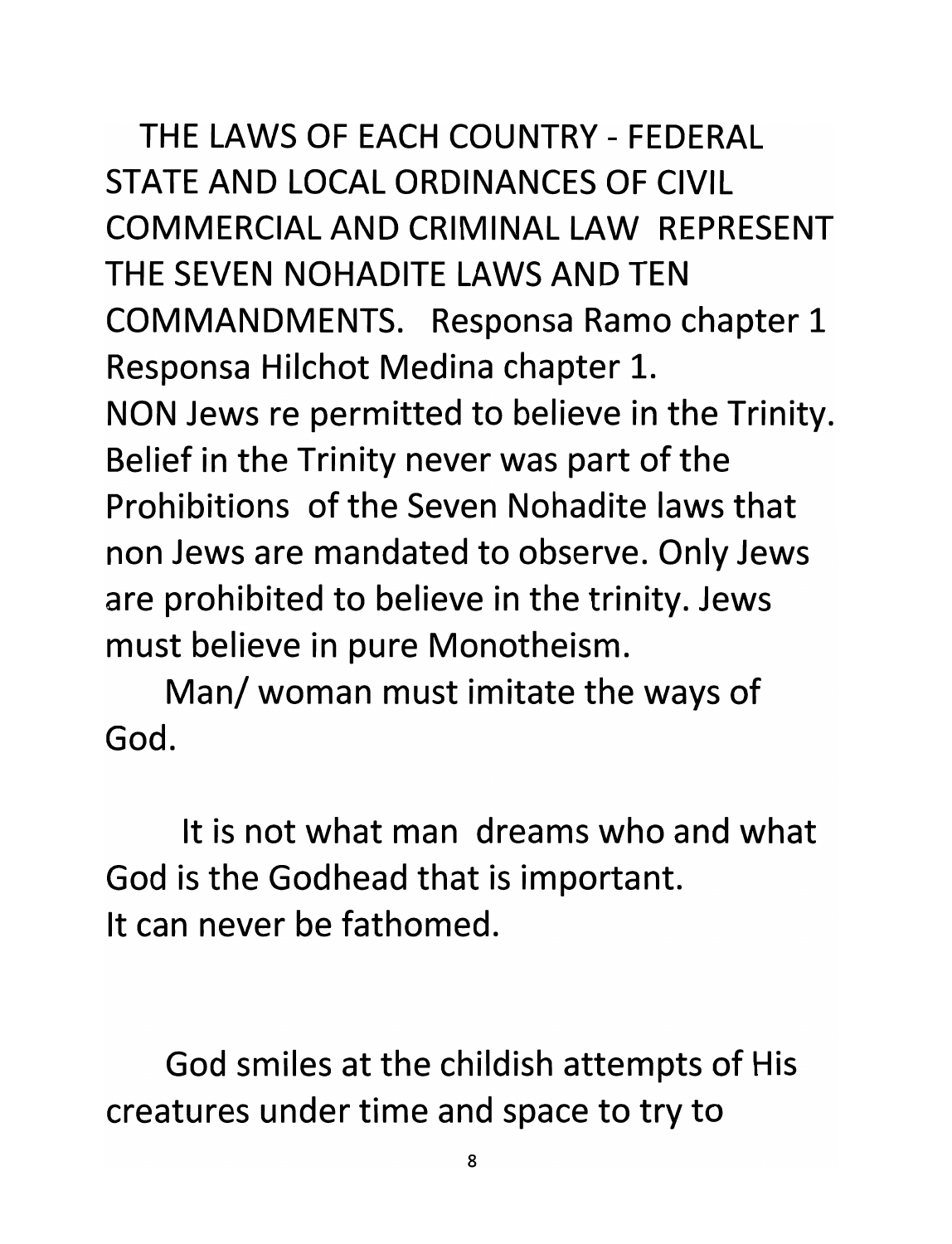compose and create God who transcends time and space.

Thus in the Jewish Bible Hoshea 6:6 God proclaims " ki Chesed chofatzi velo zevech vedaas Elokim meolos -for loving kindness do I want and not a blood sacrifice and the understanding of God and not another form of sacrifice."

Thus the rituals of every religion are very important for those who believe in that religion.

Nevertheless they all must be subordinated and trumped by the humane behavior of every human to his/her fellow human regardless of sex color of skin religion or national origin. Bible Leviticus 18:5 "You shall observe God's laws that man will live "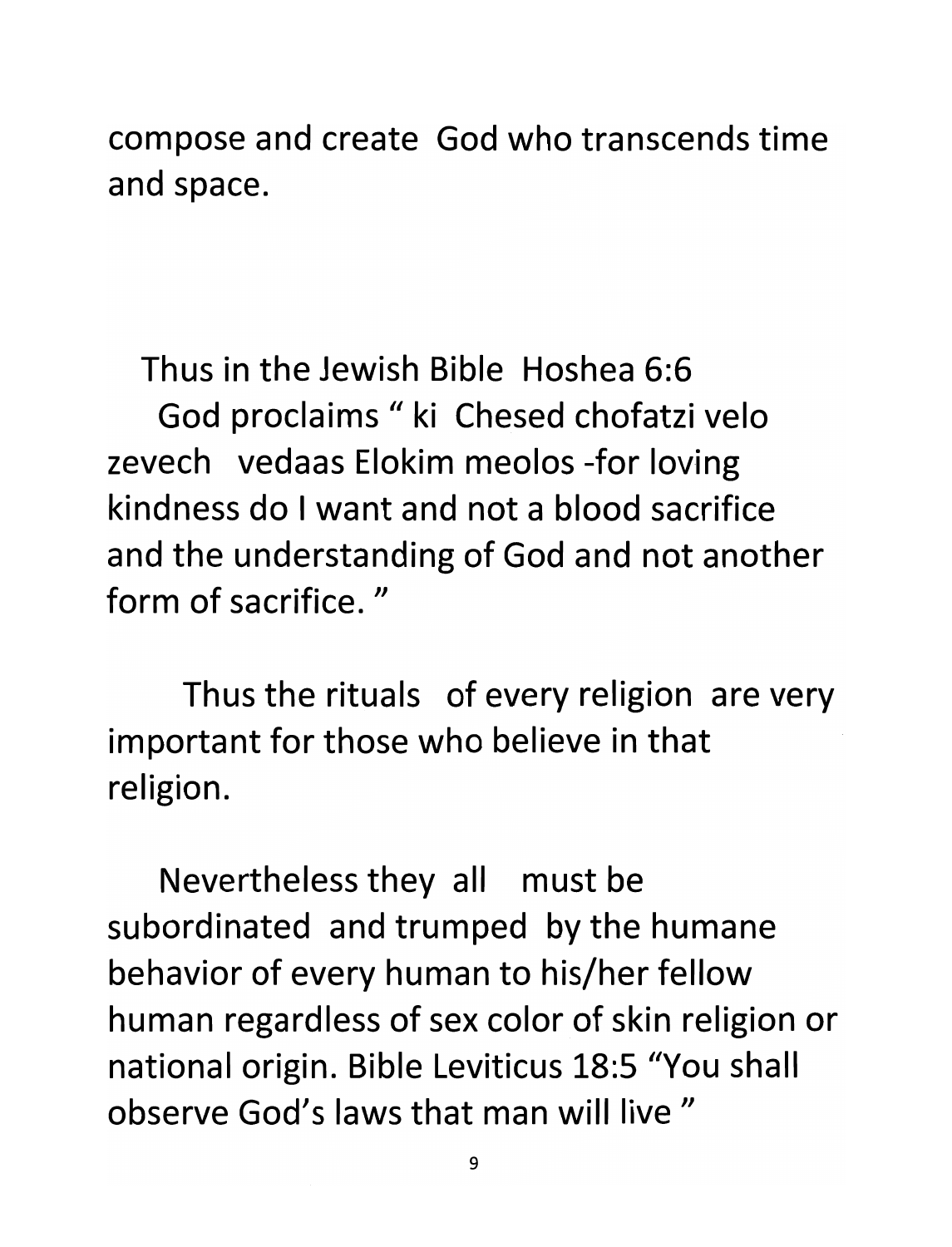Life in this world -not in the next- must be the end result of every law. OTHERWISE THE LAW MUST LAPSE. ALL LAWS EVAPORATE FOR THE LAW OF SELF PRESERVATION. EVEN MAN HIMSELF CAN NOT DECIDE TO TAKE HIS/HER OWN LIFE. LIFE BELONGS TO GOD NOT TO MAN. RAMBAM LAWS OF SANEHDRIN CHAPTER 18 END.SUICIDE IS THE WORST CRIME. ONE WHO COMMITS SUICIDE LOSES THEIR SHARE IN THE WORLD TO COME.

Yes, I believe with infinite faith that my religion is the absolute truth. I entertain no doubts. I am prepared to defend my faith.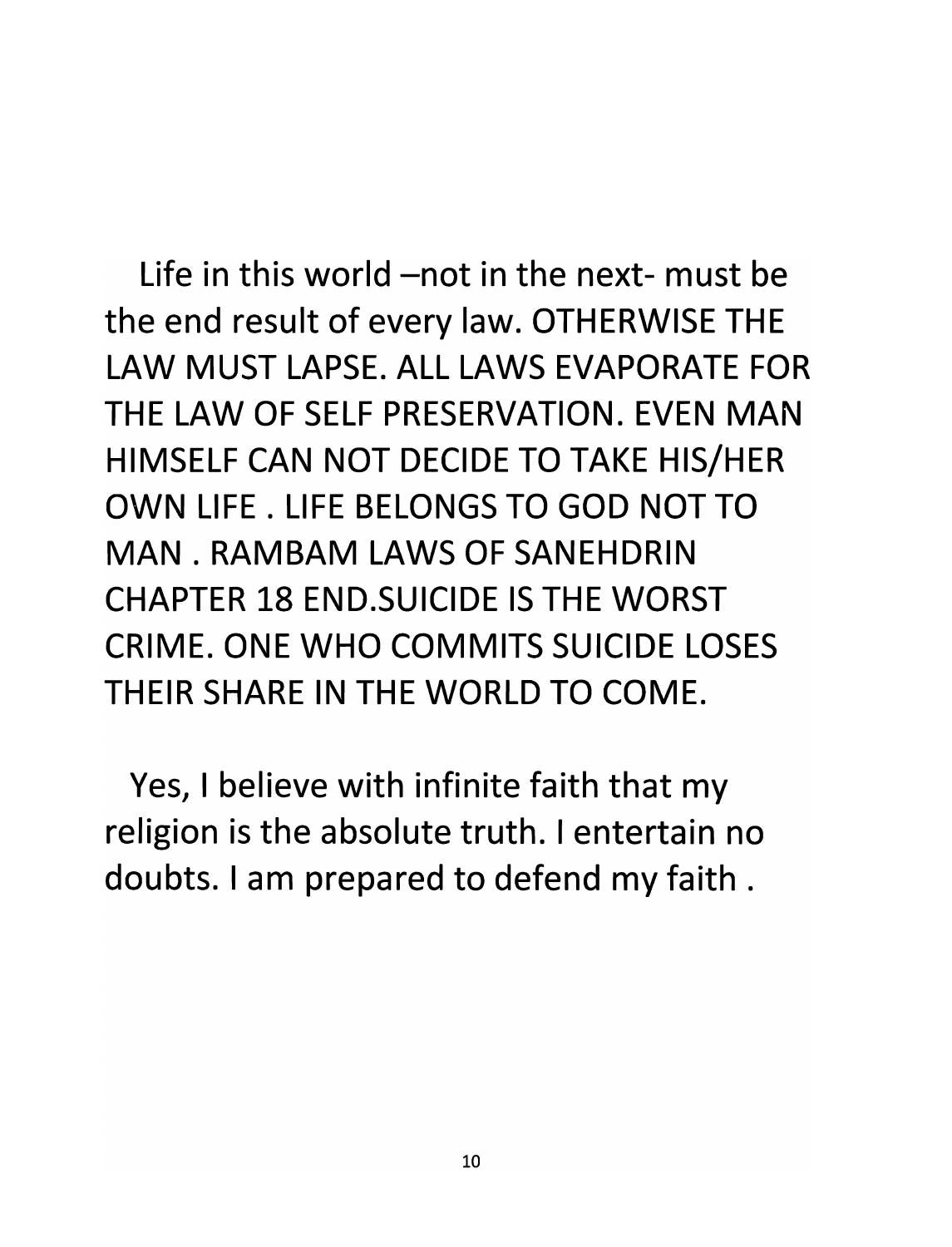However, I equally believe that God because He is God knew that His creatures would possess different minds and different ideas and different traditions of who and what God is. God is Omnipotent all Knowing all caring all merciful all wise. So he over looks and enables all humans to reach the highest degree of blessedness in this world and the next.

The Jewish Bible the Written law has been incorporated into the Christian Bible and Muslim Koran.

The oral law the Talmud has also been incorporated into many passages of the New Testament and the Koran.

Early Christianity was variant. There existed a group called Ebyonim who believed Jesus was a Messiah who would defeat the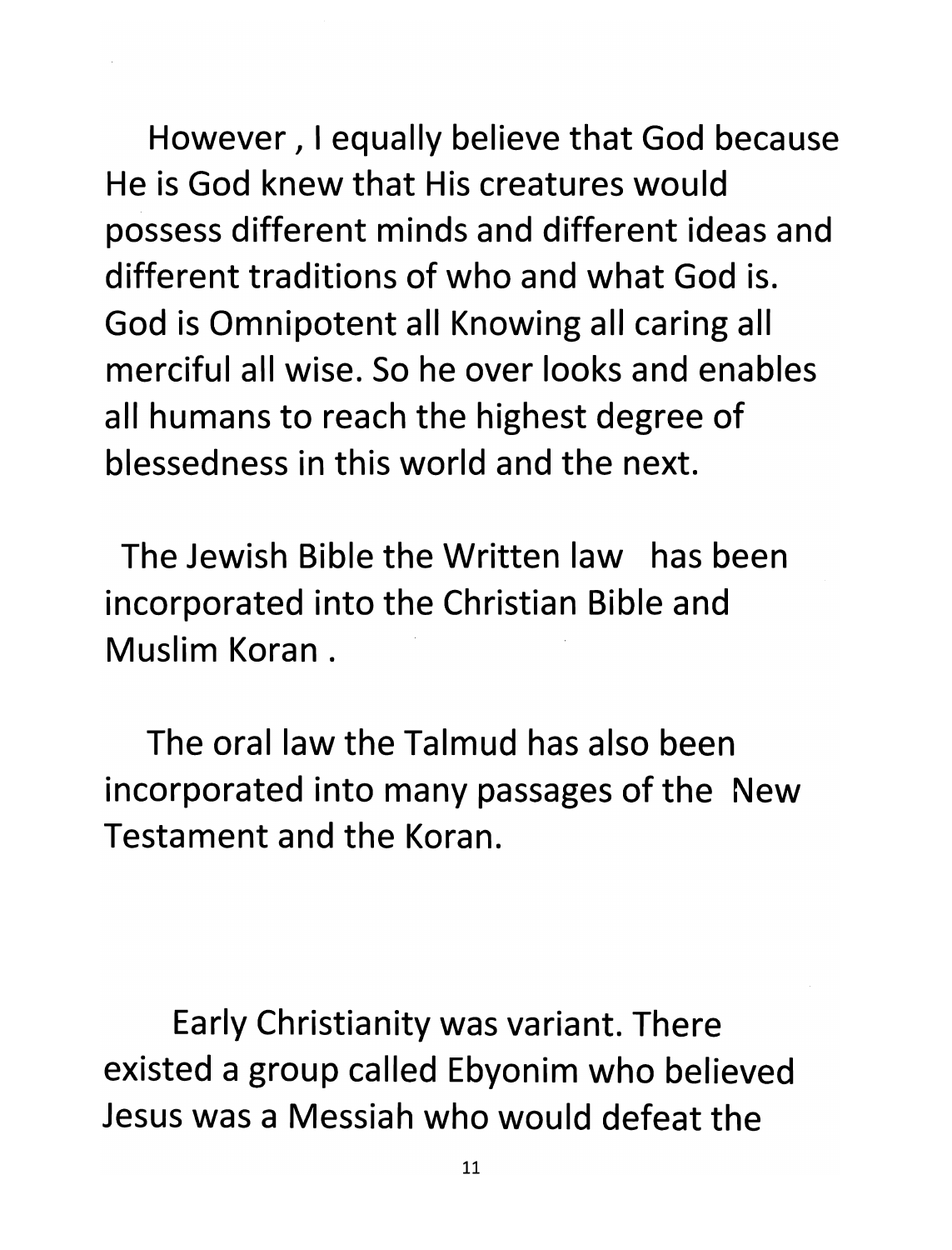Romans and liberate Israel from the hands of Rome. They believed Jesus was an other Bar Kochba who fought the Roman armies . He was supported by Rav Akiva and the Jewish sages. Unfortunately Bar Kochba was killed. They believed Jesus would succeed this time around.

The Ebyonim denied the immaculate conception and the Divinity of Jesus that Jesus was the Son of God. They denied the Holy Ghost. The Ebyonim were branded as apostates by the other Christians for denying these crucial tenets of the Trinity. All commentators that I read claim that the writings of the Ebyonim were burned. Any one who possessed any of their writings was killed. We do not possess any original writings of the Ebyonim . We only know of their existence from the writings of their enemies who branded them as apostates.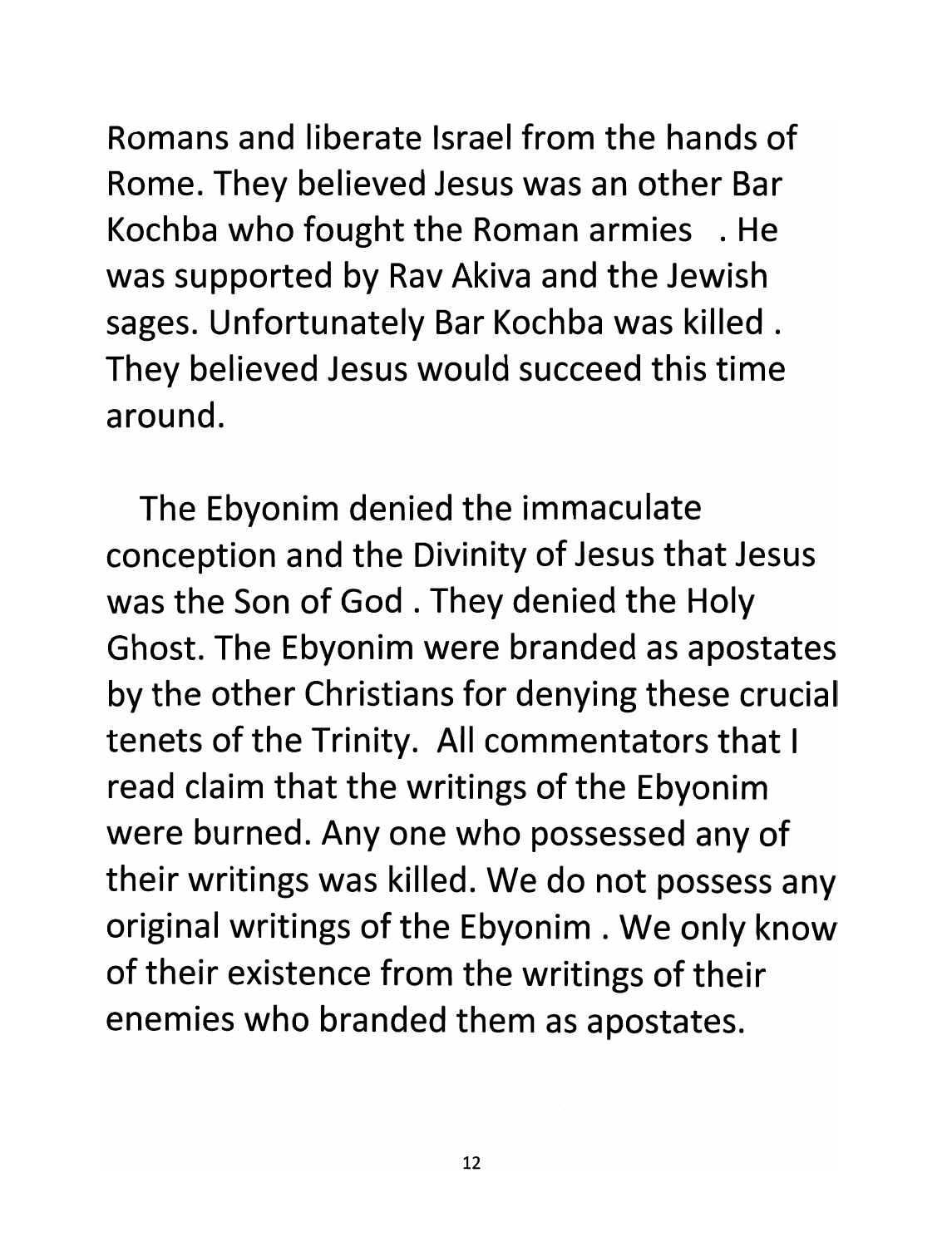I am now going to make a revolutionary claim. I disagree.

I found the writings of the ebyonim.

They are contained in the pages of the New Testament.

All the moral ethical statements contained in the New Testament ascribed to Jesus and the Apostles are a

CARBON COpy OF THE SAGES OF THE TALMUD WITH THE EXCEPTION OF THOSE STATEMENTS IN THE NEW TESTAMENT OF THE DIVINITY OF JESUS AND THE ABROGATION OF JEWISH LAW FOLLOWING THE DEATH OF JESUS.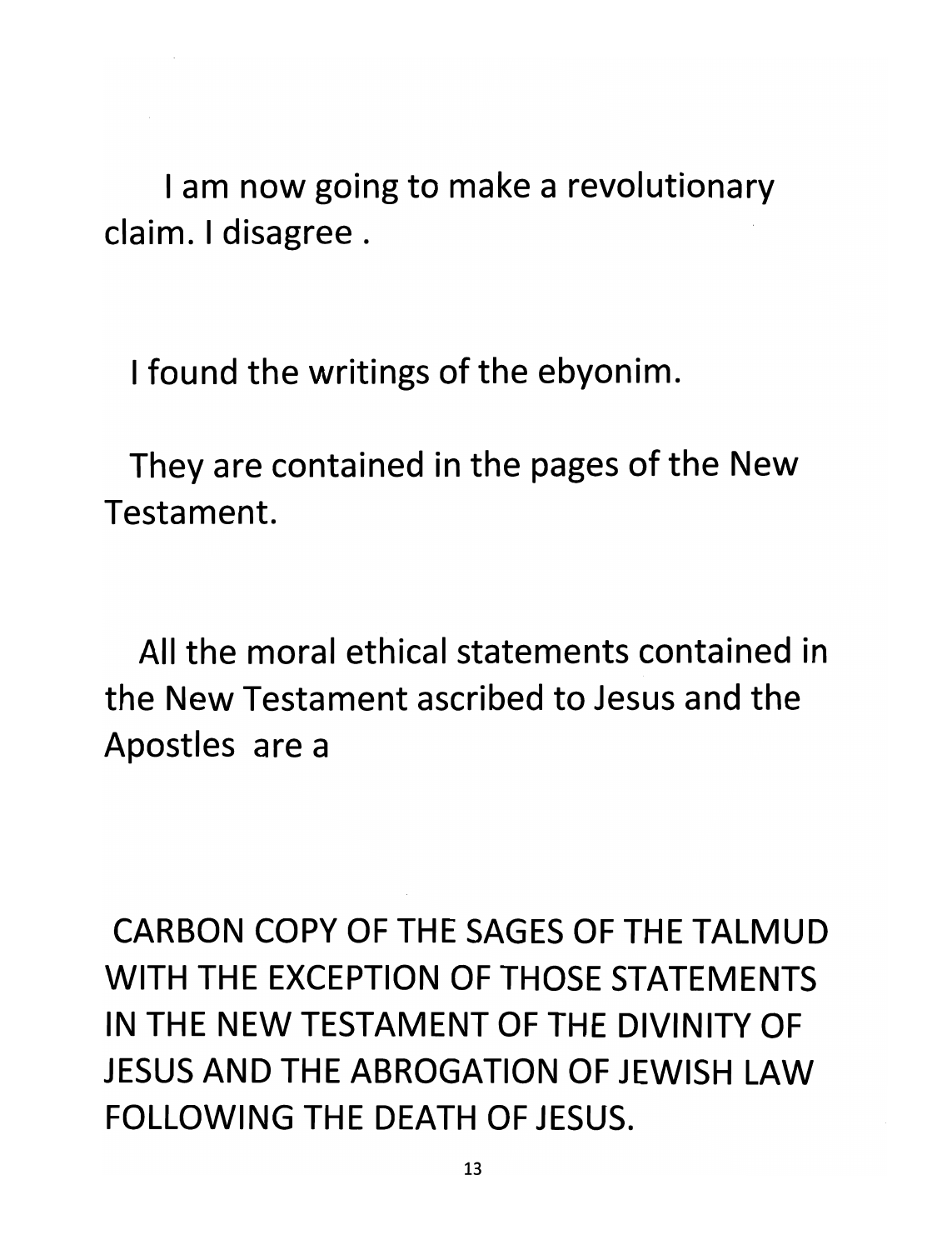Then there existed the Arians who claimed Jesus was an Angel. He was not the same substance as God. The Arians were also branded as Apostates. Today the Unitarians and Jehova Witnesses are a continuation of the Arians.

Interestingly, we do not possess any original manuscripts of any of the Gospels. The earliest copies date from year 400 ACE. These manuscripts were found in a monastery in the Sinai desert in 1845. 3000 manuscripts were discovered. Each of them had numerous corrections. None of them match any writings that the Church synod in 500ACE dictated as the authentic version of the Gospels.

Thus until the year 500ACE the Catholic Church was unsure what dogma regarding Jesus is authentic. Jesus underwent a face lift each time a new synod was called.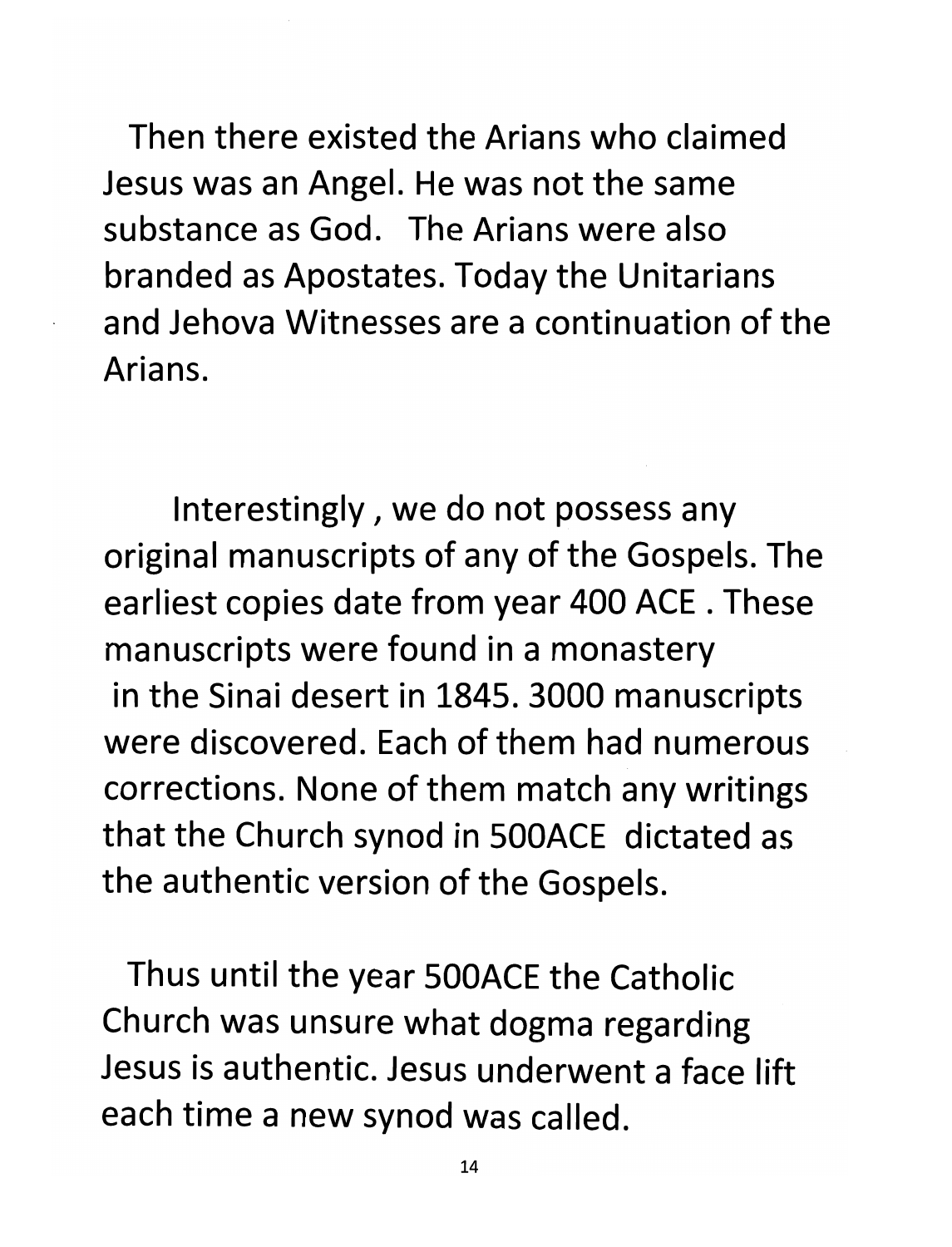One School of Theology claimed Jesus was the son of Joseph and Mary. He was adopted by God and given the Sonship after John baptized him.

Another school of Theology believed that God Himself glides from one role to an other . Once he is the Father. Another time He glides to be the Son . Another time He glides to be the Holy Ghost.

One School of Theology proclaimed that only a phantom was crucified, not Jesus.

Another School of Theology proclaimed that only the Soul of Jesus flew to heaven not his body.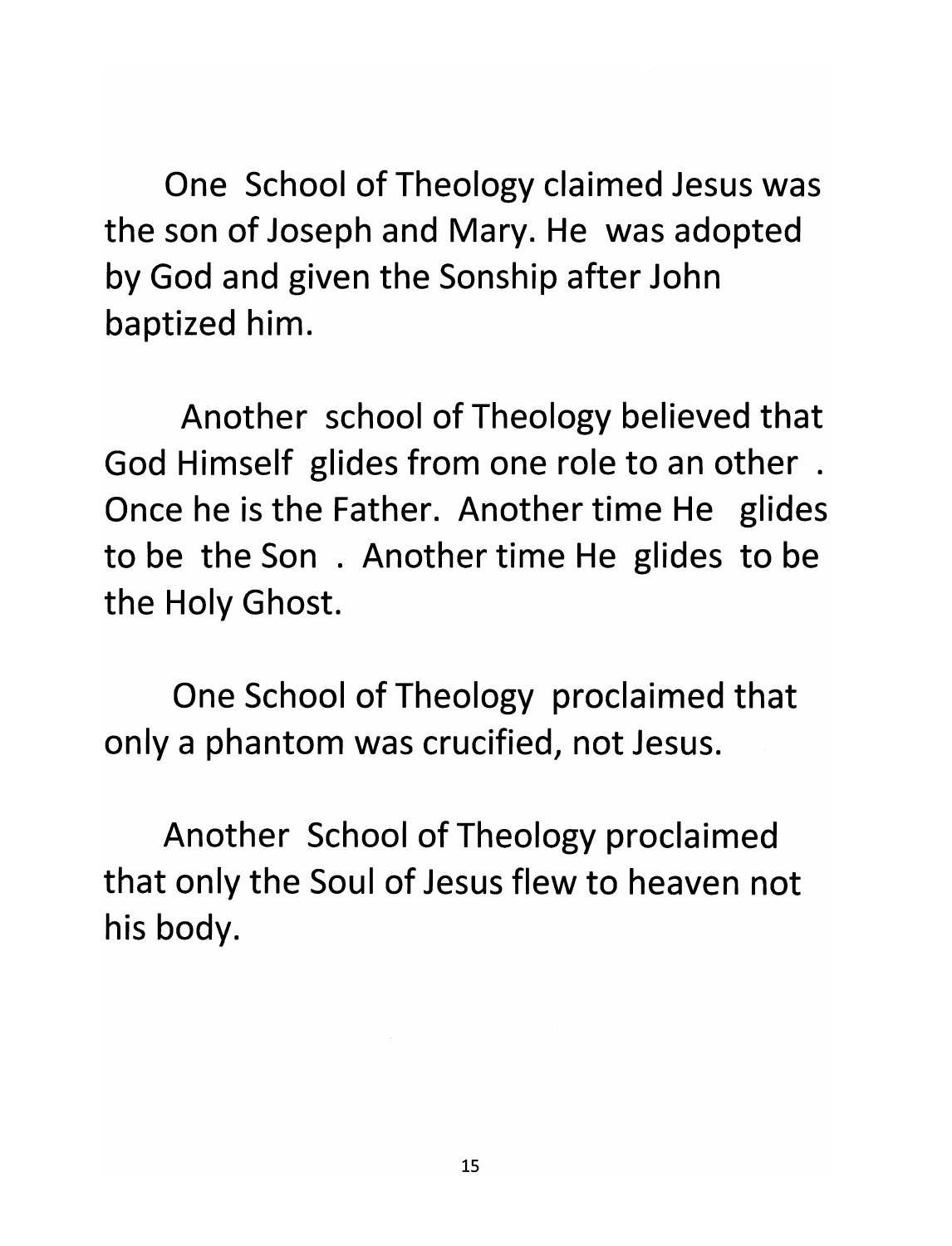Each synod and school of Theology insisted that they were the only vehicles in the universe to know the truth. Only they could decide who the Godhead is. They were the vicars of Christ on earth. The Pope and Cardinals never err. Only they have a direct line to God.

Never mind that one synod and/or school of Theology contradicted what an other synod and /or school of Theology swore was the truth.

Never mind that all the middle Eastern and Eastern mystery religions had the identical generic concept of the Trinity. All of them have an immaculate conception. The father god impregnates a married virgin. All of them have the half man half god pose as a threat to the ruling powers. All of them try the Son on the eve of the Jewish Passover. The Son is sentenced to be crucified. He is dead for three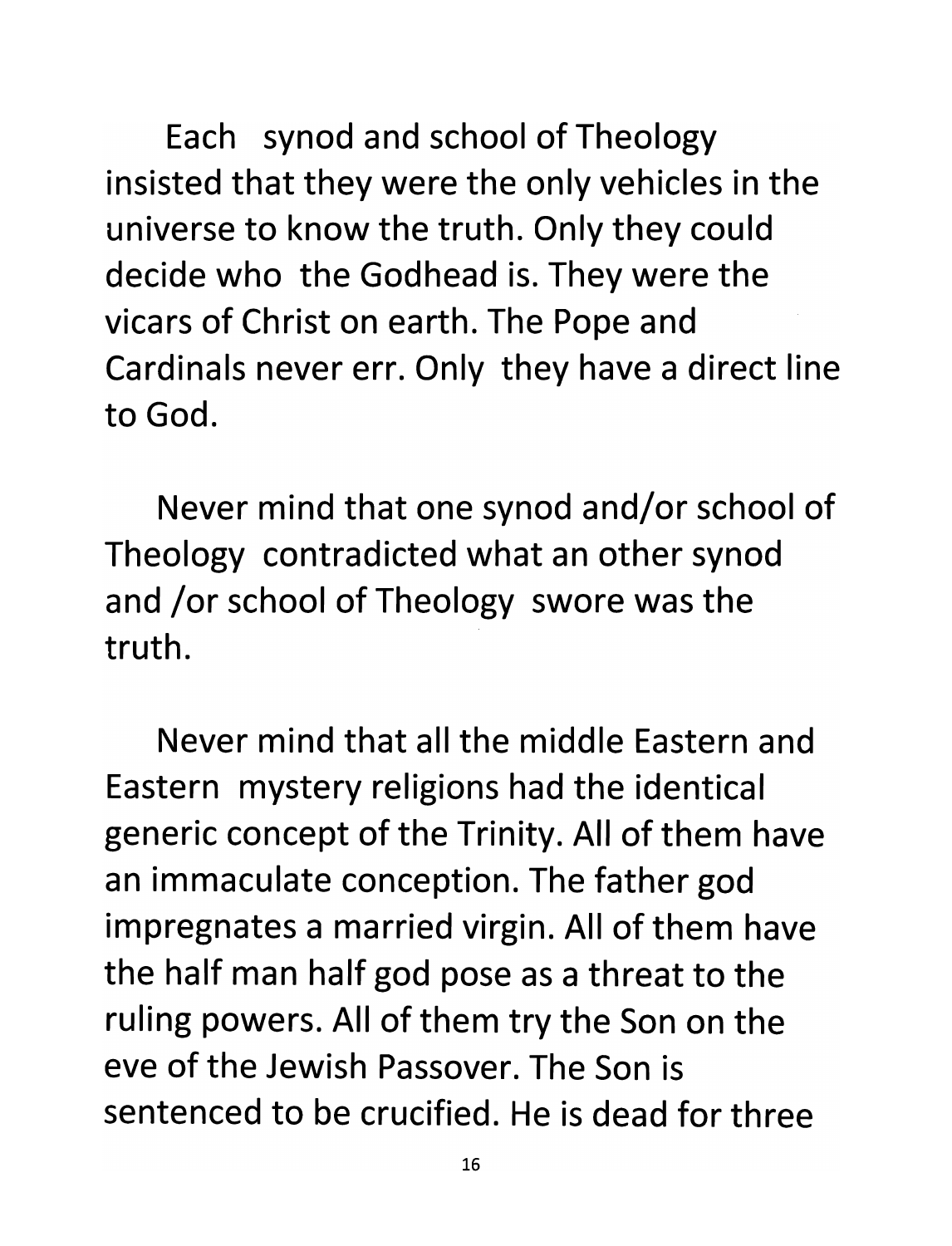days. He is in purgatory- hell to cleanse the sins of Adam and mankind. Then He arises and flies to heaven. He joins the father/mother gods/goddesses and becomes part of a trinity or other formation of the pantheon of gods.

The Greeks had the father god Zues. The Romans had Jupitor. Herculus and Adonai Alexander Pharoah all were the sons of a god and virgin married mother.

The Indians had Buddah as the son of the elephant god. His mother Maya was impregnated by the elephant god. He preaches to the masses.

The Egyptians had the virgin mother an other goddess by the name Isis Meri .She gave birth to baby Horus. She was the original Maddona. She also gave birth to the moon and the sun. she was responsible for fertility.

The Syrians also had another brand of the same generic plot of the sun god Shemesh impregnating a married virgin. The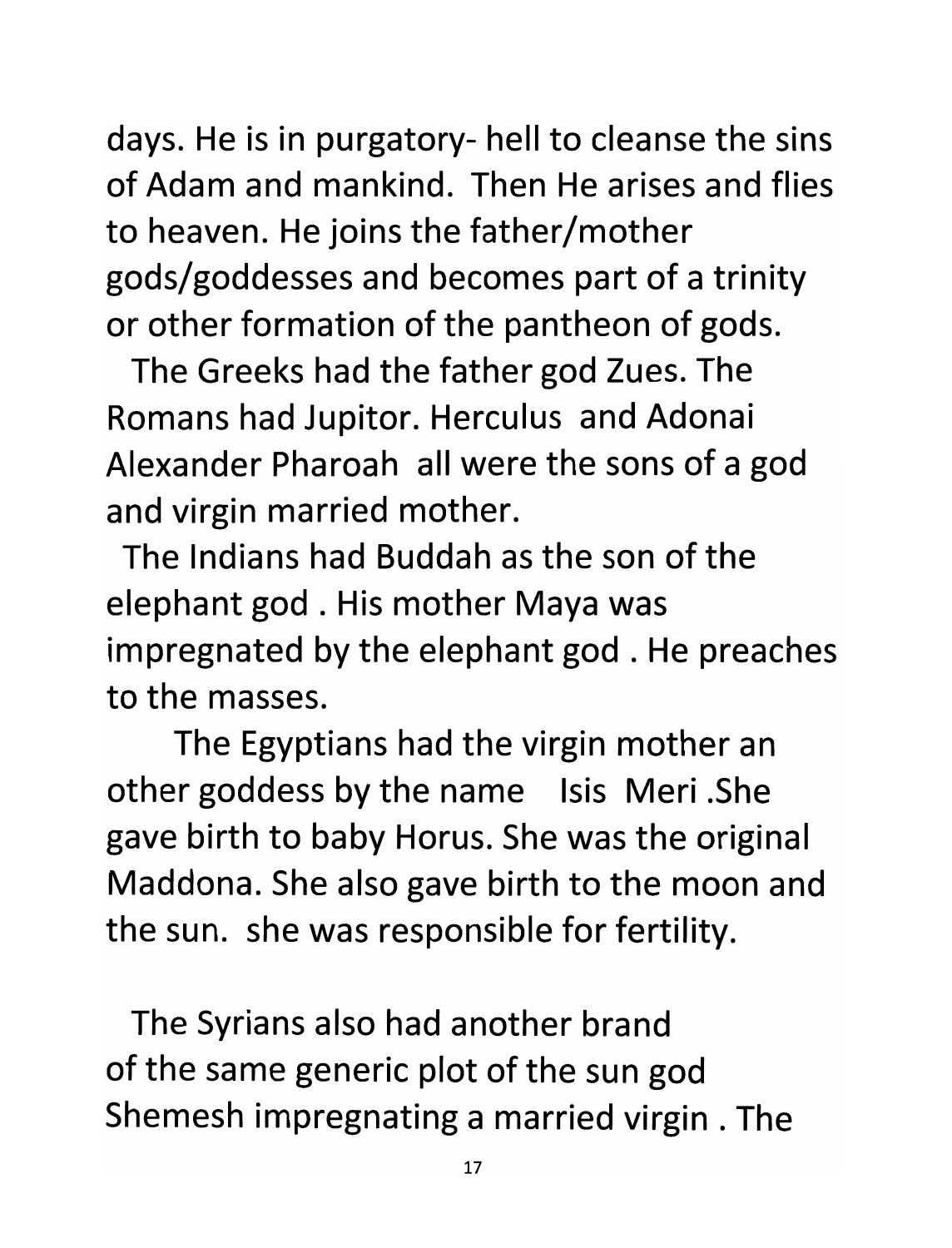# resulting half man half god threatens the

powers to be. He is tried found guilty and crucified. He is dead three days. He then resurrects and flies to heaven to join a pantheon of gods . See Bible Ezekiel chapter 8:14. Ezekiel condemns the Jewish women who adopted the faith of their non Jewish neighbors and wept each anniversary of the death of Tamuz the half man half god the son of Shemes who was crucified. The same as the other pagan gods in the generic drama of all the Middle Eastern Mystery religions.

Thus Christianity is a synthesis of the Jewish ideas of morality ethics sage advice all appearing in the pages of the Talmud; as well as the myths of all the Middle Eastern and Eastern Mystery religions. Christianity copied the immaculate conception the Trinity God the Father God the Son and the Holy Ghost from the Mystery religions.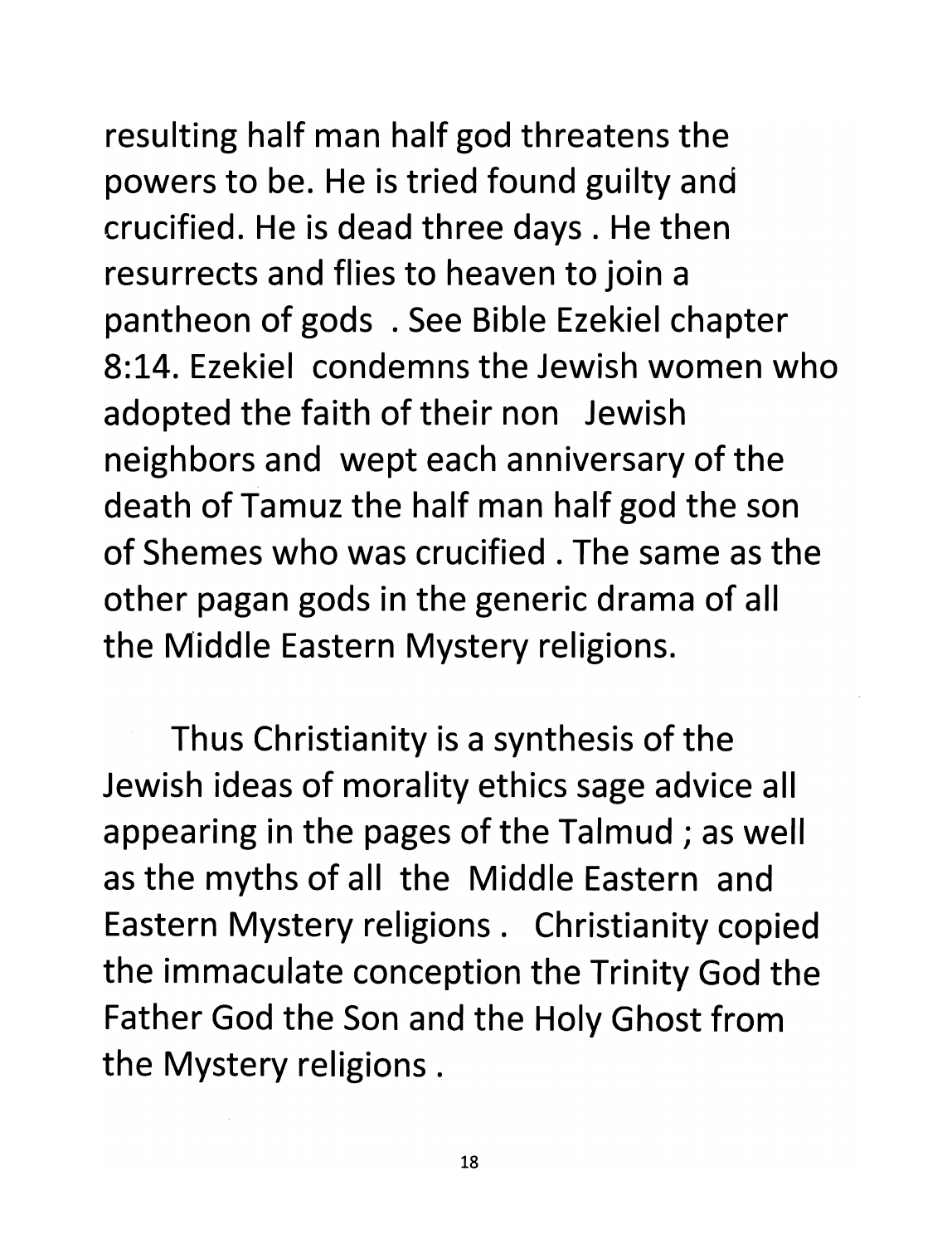They copied the concepts of transubstantiation Eucharist - from the mystery religions. The Eucharist is recited in Masses at baptisms confirmations weddings funerals and all prayers.

During Eucharist or Transubstantiation the faithful have communion with God by eating a biscuit and sipping wine. They believe that the wine represents the blood of Christ and the biscuit His body. They believe that the blood and body of Christ are physically present. By sipping the wine and eating the biscuit they unite with the blood and body of Jesus and become one with him.

Then they are like God. THEY THEN HAVE PERMISSION,

NO ARE MANDATED TO CONVERT ALL NON BELIEVERS.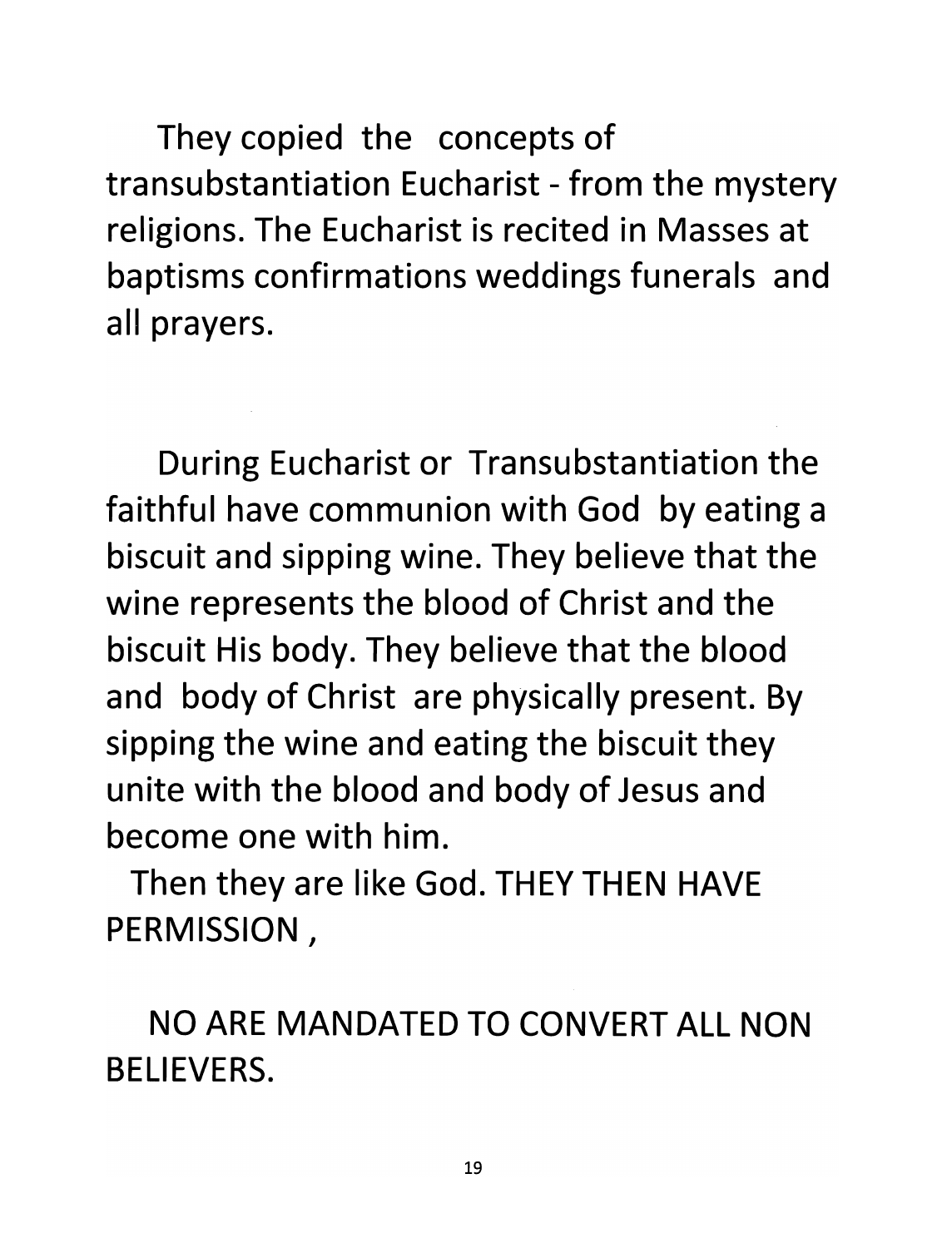Not non believers of Christianity; but rather to their brand their interpretation of all the tenets of Christianity down to the smallest details. If they challenge the power of the Pope and his appointees- the punishment is death by burning.

ANY ONE WHO REFUSES TO CONVERT TO THEIR PRECISE FORMULA AND BRAND OF CHRISTIANITY IS PUT TO THE SWORD. THEY THUS MURDERED BILLIONS FROM 320-2015 ACE AS LONG AS THEY HAD POWER.

Lying Cheating larceny rape murder is mandated, by these representatives of Christ on earth.

All in the name of the FATHER THE SON AND THE HOLY GHOST.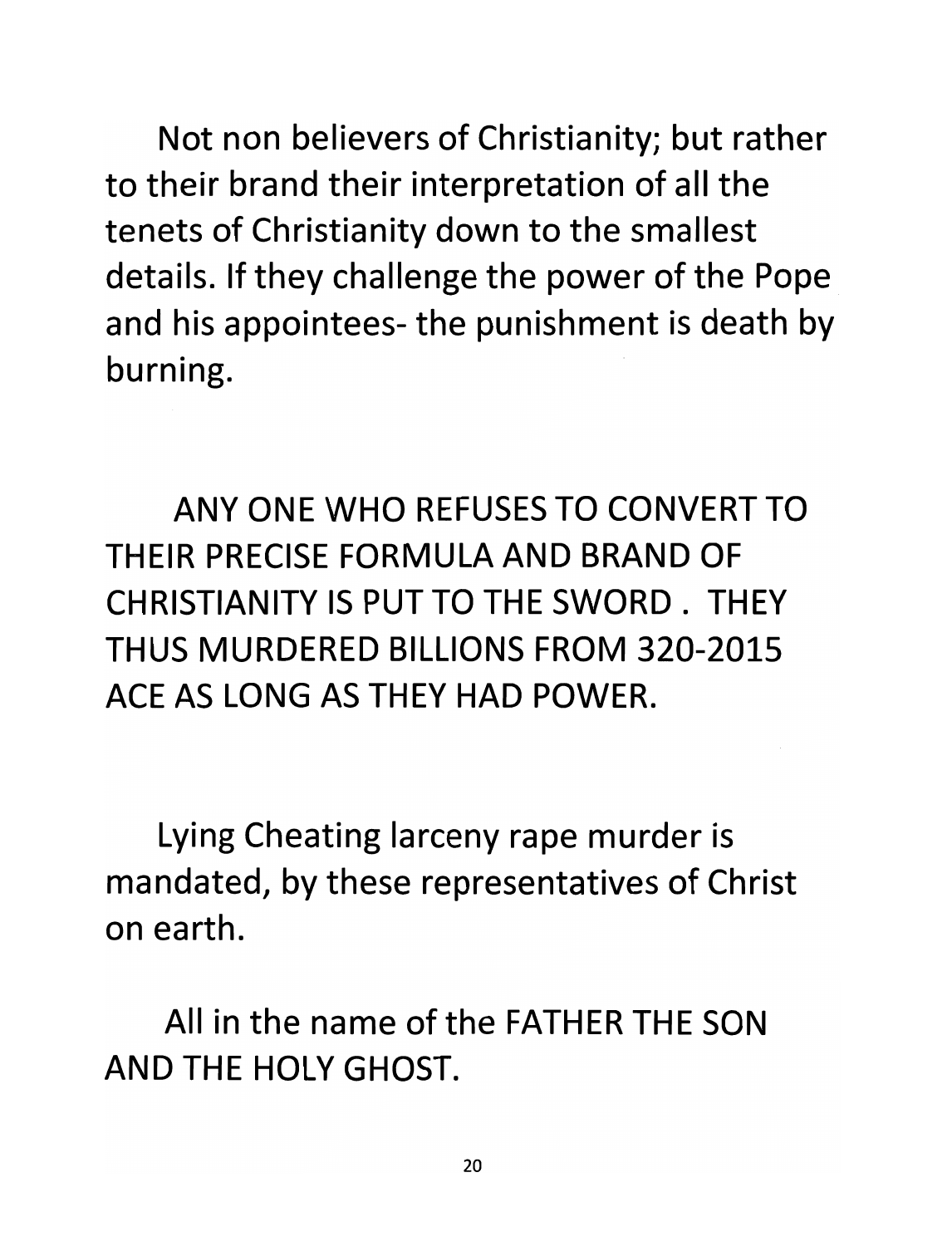Most readers of the New Testaments will be amazed and will not believe that many of the utterances ascribed to Jesus and the apostles appear as the words of the great teachers of the Talmud. See Otzer Hvekucim a collection of Polemics and disputations by J.D. Eisenstein.

These great teachers lived hundreds of years before the birth of Jesus.

The Torah both Written and Oral was revealed at Mt. Sinai in the presence of millions of Jews and non Jew 2448 years after creation and taught by Moses Aaron and the Elders of each tribe to all; Jews and non Jews during the 40 years they remained in the Sinai desert. Every one wrote down on scrolls the Oral Torah that they passed these scrolls to the next generation. These scrolls were consulted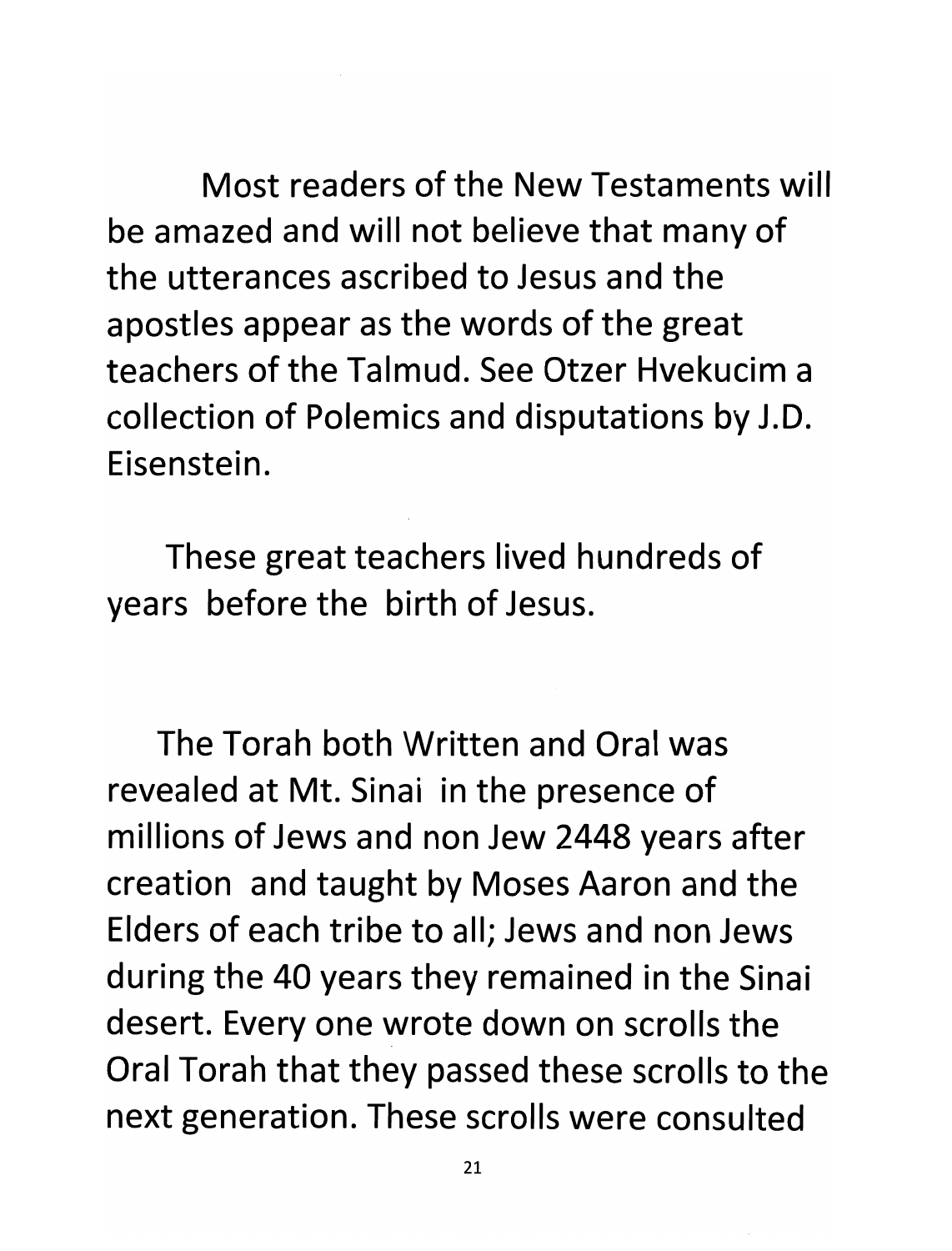for the next 1220 years from the time Jews entered the Holy land the land of Israel to the destruction of the second Temple in the year 3828 from creation.

The Rabbis fearing that the Oral Torah would be forgotten decided to write it down in an official book of laws. Thus Rabbeny Yehudah together with his school of scholars compiled the Mishne 100 years after the destruction of the Second Temple 3928 after creation.

The Mishna was complied by Rabenu Yehudah 100 years following the destruction of the Second Temple 3828 years from creation .The Temple was destroyed 96 years before the birth of Jesus. Thus the Mishna was completed before the birth of Jesus.

The Tosephta and the Jerusalem Talmud was complied approximately 100 years later or 100 ACE.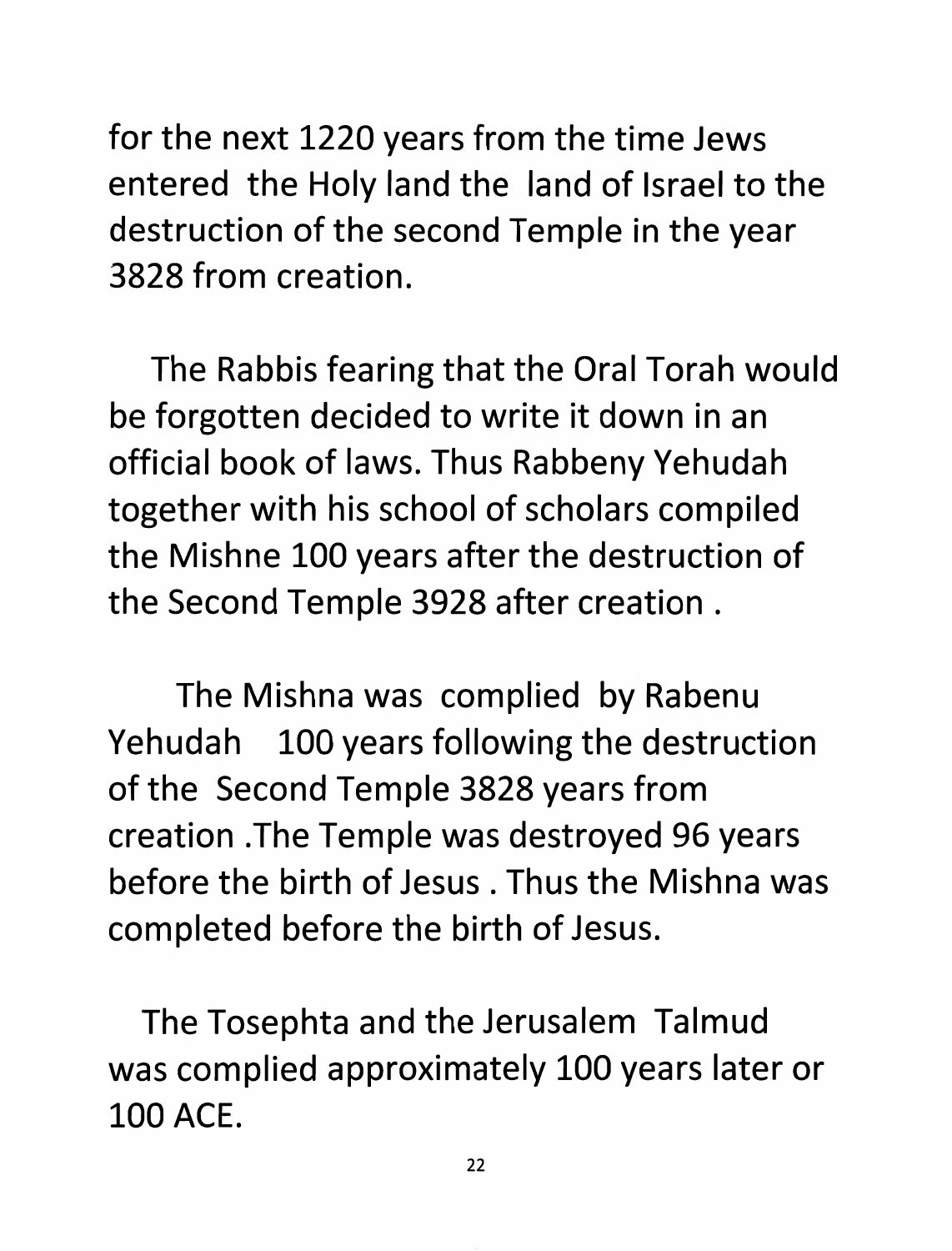The Babylonin Talmud was completed approximately 100 years later or 200 ACE.

THIS IS EXTREMELY IMPORTANT.

JEWISH LAW IN EVERY GENERATION WAS THE RESULT OF THE RULINGS OF THE RABBIS LIVING IN THAT ERA. Both TALMUDS ARE AN ENCYCLOPEDIA AND LEGISLATIVE HISTORY OF THE DEBATES OF THE SAGES. EACH SAGE CITED LAWS OF VARIANT TRADIIONS.

In order to be competent to rule in Jewish law one had to spend at least over 40 years in continuous study. A new ruling was mandated to take into account the rulings of the last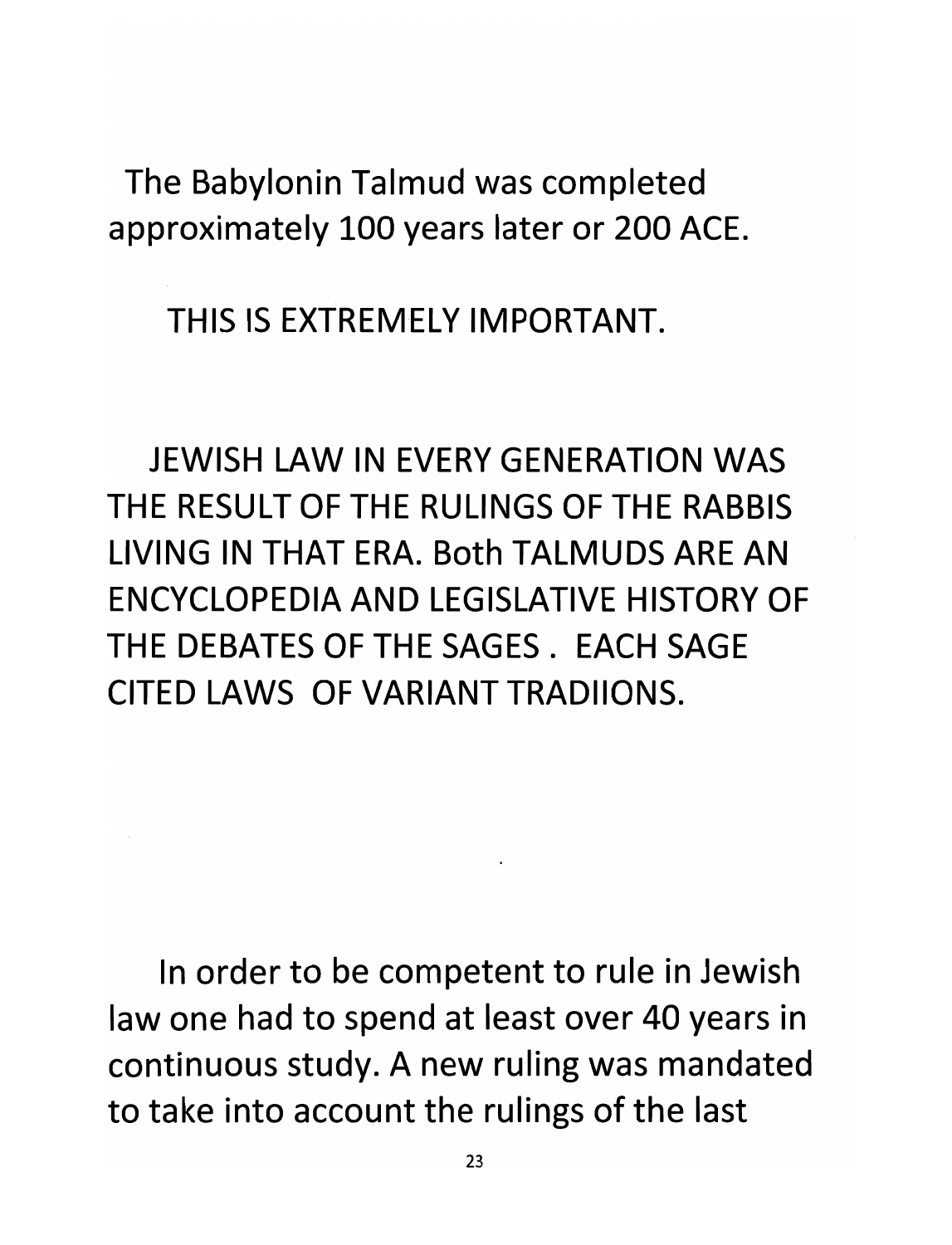thousands of years regarding the matter under discussion.

WOULD ONE TRY TO RULE FROM A PASSAGE IN THE TALMUD WITH OUT CONSULTING THE THOUSNADS OF BOOKS· OVER THE LAST 2000 YEARS, HE WOULD BE VIEWED AS A LUNATIC.

IT IS THE SAME AS SOMONE PRACTICING LAW IN ANY OF THE STATES BY READING THE LEGISLATIVE HISTORY AND STATING THE OPINION OF ONE AUTHORITY. SUCH A PERSON WOULD BE LOCKED UP.HE /SHE WOULD BE IN VIOLATION OF PRACTICING LAW WITH OUT A LICENSE AND FALSELY ADVISING A PRACTICE THAT IS HUNDREDS OF YEARS OLD AND NO LONGER IS VIABLE.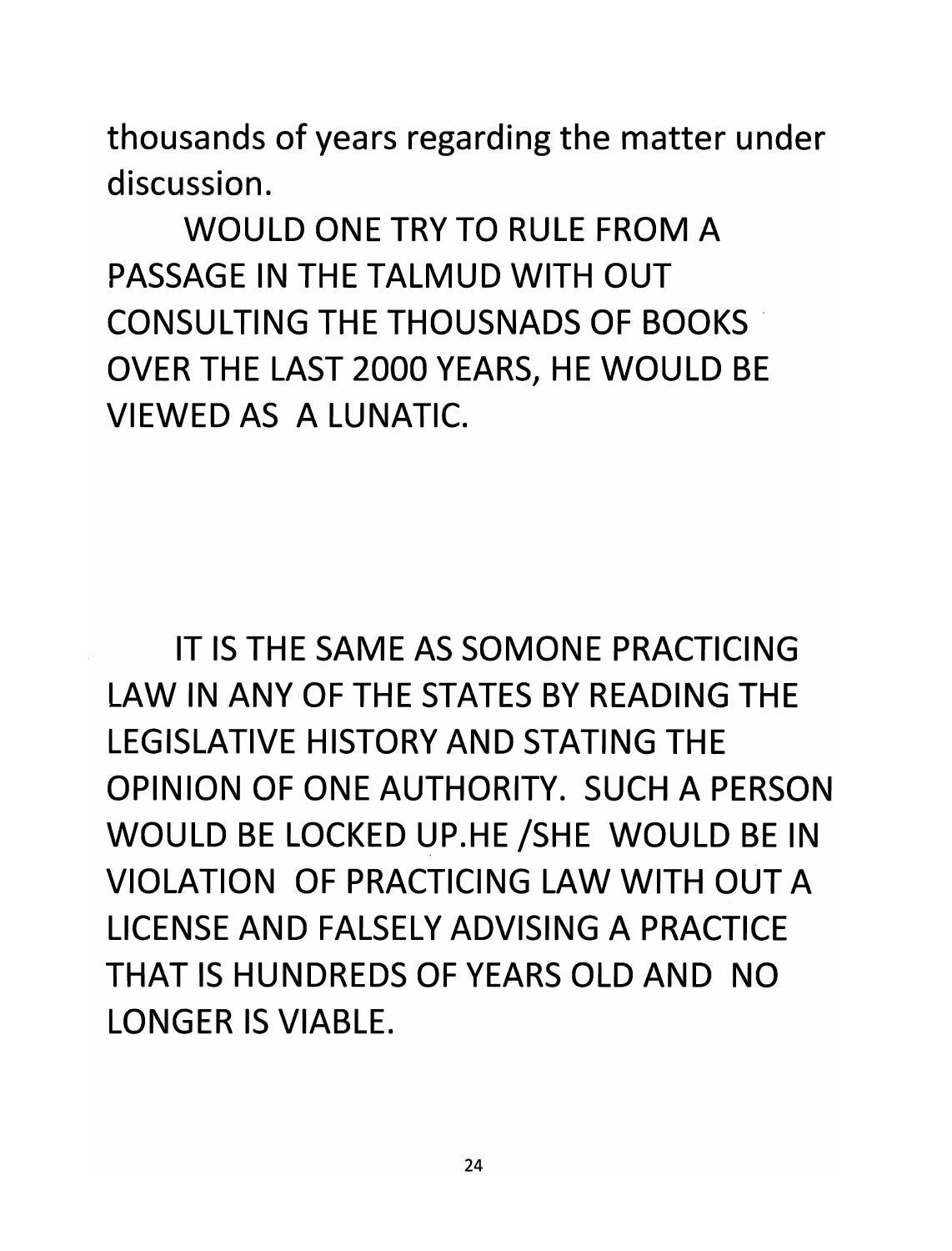THE TALMUD CONTAINS HISTORICAL NARRATIVES MYTHS PEOPLES' FRUSTRATIONS AND ANGER THAT HAVE ZERO BEARING AS FAR AS LAW IS CONCERERNED. OVER THE LAST 2000 YEARS MANY OF THE MANUSCRIPTS ARE NOT AUTHENTIC. THAY REPRESENT COPYIST ERRORS. THE PRINTING PRESS WAS INVENTED IN THE 1400s . Even a printed page has numerous copyist errors that were then printed.

Thus when Anti-Semites wanting to defame Judaism lie slander and libel Jews they pick a phrase from 2000 year old pages of the Talmud that appears malicious toward non Jews they pluck it out and malign all Jews.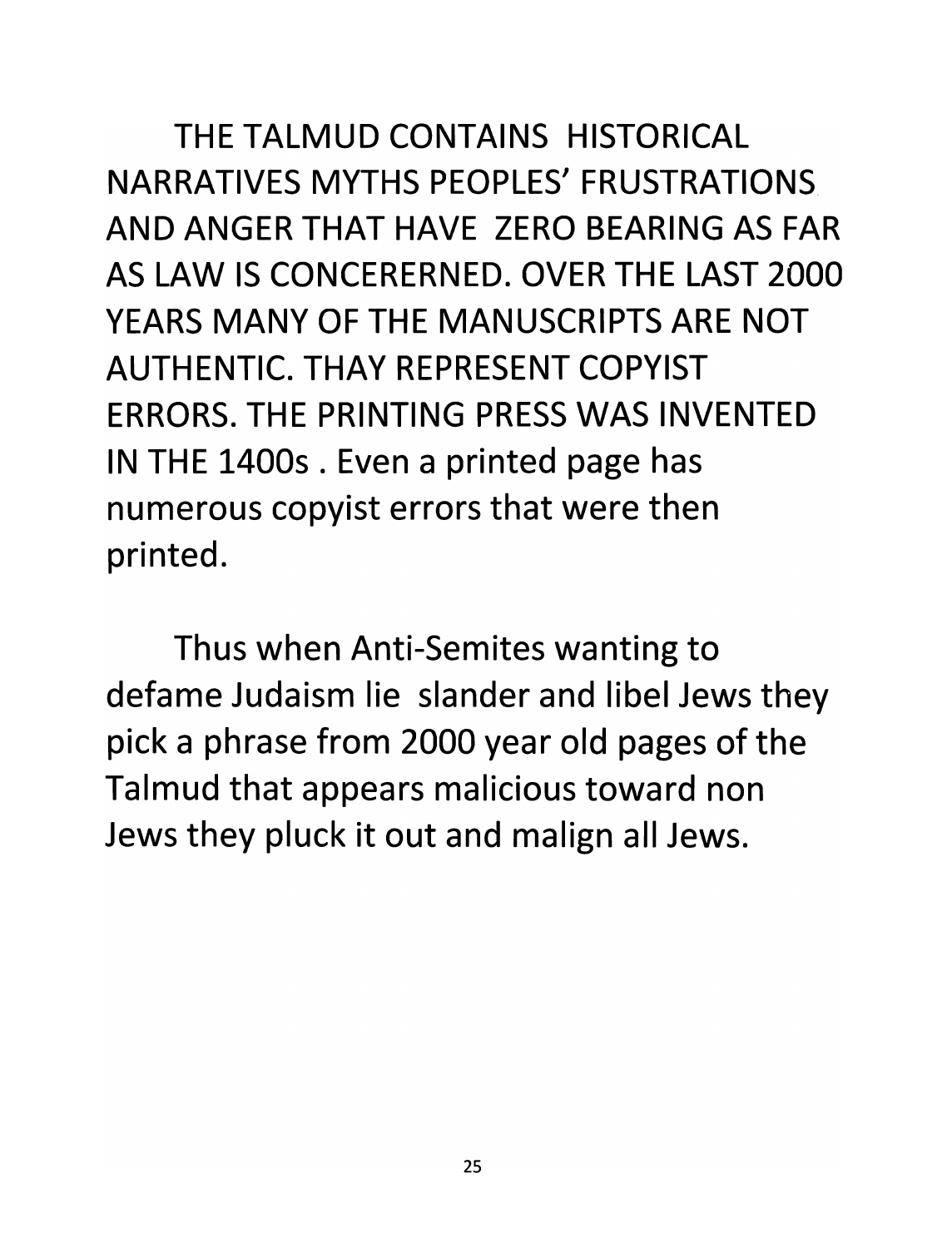Jewish law explicitly forbids stealing robbing lying cheating or discriminating and applying a different set of standards to any one Jew or non Jews.

Aruch Hashulchon Choshen Mishpot Volume II chapter 348:2;359; prologue Aruch Hashulchon Choshen Mishpot Volume 1- page 1 bottom.

The Anti-Semites pluck an isolated passage from the Talmud age 2,000 years that appears to be hostile to non Jews and uses such passage to smear all Jews living today.

Jews had no defenders until God performed a miracle with the resurrection of the modern State of Israel in 1948.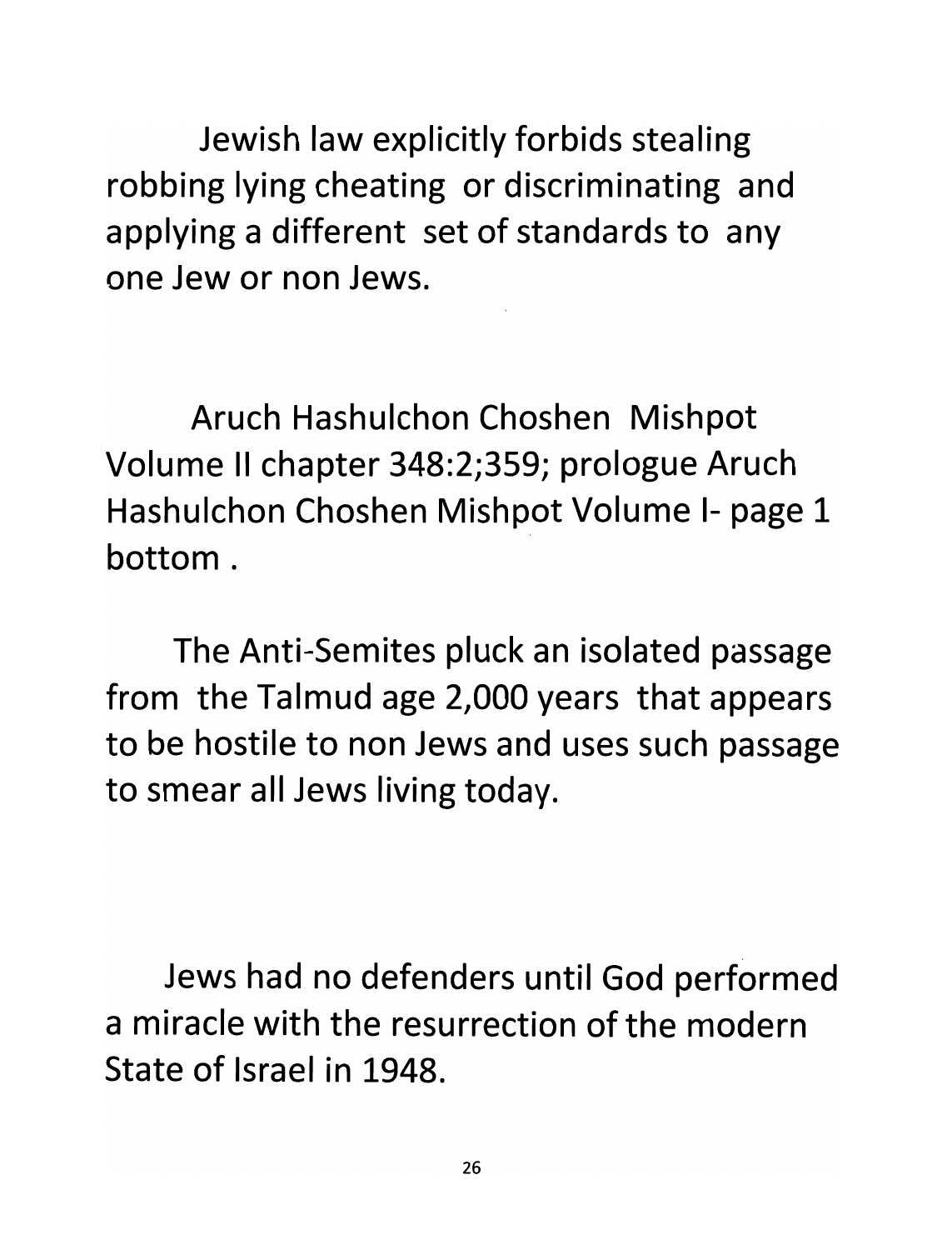It was not because these Anti Semites cared for Jesus and his honor. They only cared to bolster their own savage greed lust and thirst for human blood and other peoples' money women and lives. If they were stronger they exploited and used as a pretext the New Testament to rationalize their larceny and murder. These animals relish to forge distort quote out of context lie until they get caught. They exploit the laws of freedom of the press in the USA to racist and religious hatred against Jews by repeating the same lies used by Anti-Semites FOR THE PAST 2000 YEARS. THEY EXPLOIT THE LIE THAT JEWS ARE RESPONSIBLE FOR THE CRICIFIXION OF JESUS.

NEVER MIND THAT THE CRUCIFIXION OCCURRED 129 YEARS AFTER THE SECOND TEMPLE WAS DESTROYED AND NO JEWS WERE ALLOWED TO ENTER JERUSALEM AT THE TIME.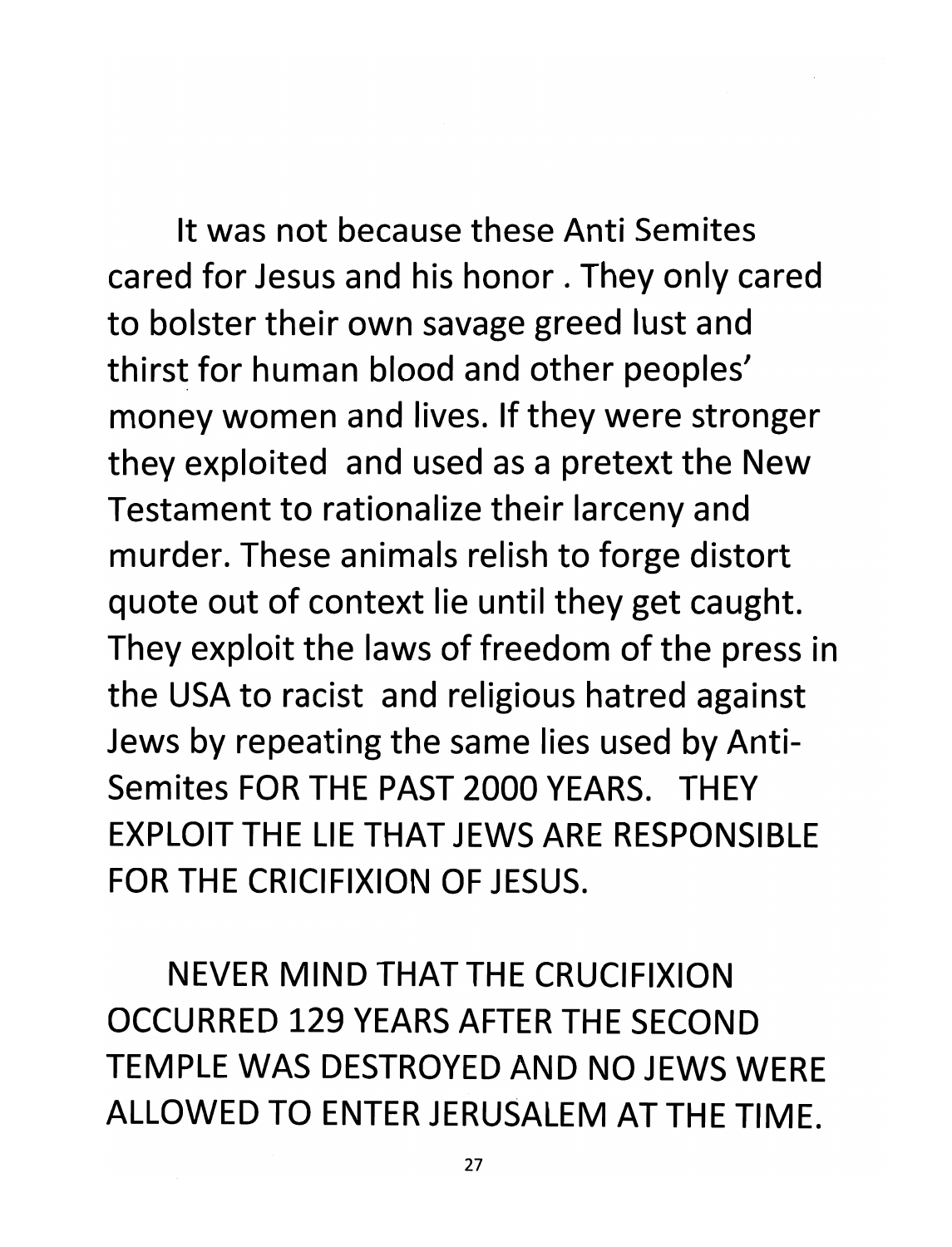### JESUS WAS CRUCIFIED BY THE ROMANS BECAUSE THE ROMANS SUSPECTED HE WANTED TO BECOME THE KING OF THE JEWS AND AGITATE AN OTHER REVOLUTION AGAINST ROME. AS A MATTER OF FACT THE ROMANS WROTE A PIECE OF PAPER AND PLACED IT ON THE FOREHAED OF JESUS THAT HE IS BEING EXECUTED BECAUSE HE PROCLAINED HIMSELF KING OF THE JEWS.

In the last 49 books that I published I have detailed the criminal mind of the European Anti Semites and all other like minded Anti-Semites living all over the world.

The tragedy today when the Talmud has been translated is that Anti Semites elect to distort the words of the Talmud to give a false impression that the Talmud counsels and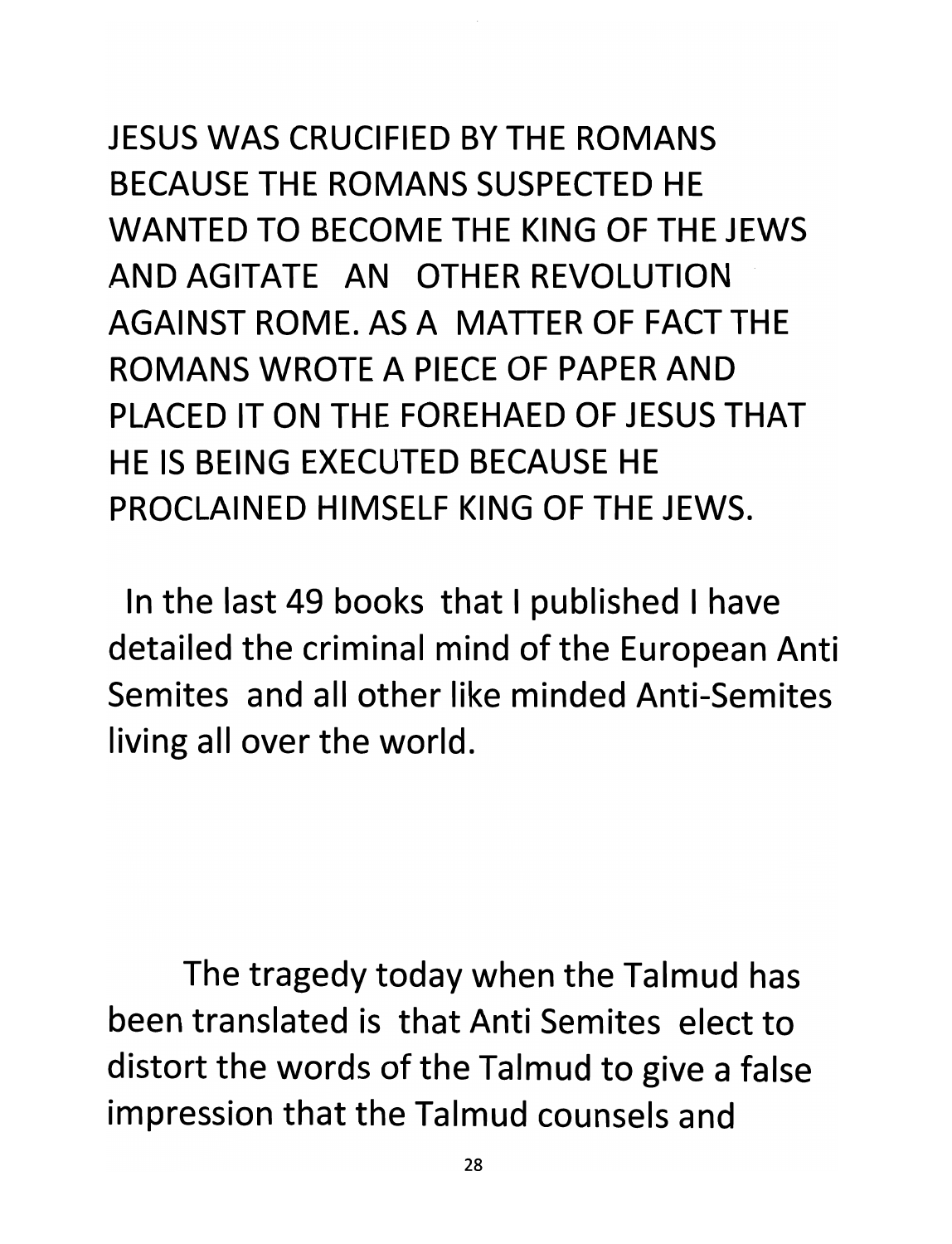accepts dishonesty and hostility by Jews of all who are non Jews. This allegation is not only slanderous for the Jewish Talmud; but is equally a curse against the New Testament who cite Talmudic passages.

Thus these Anti-Semites are ipso facto slandering and cursing Jesus Christ. These Anti-Semites want to Incite hatred toward Jews by falsely painting the passages of the Talmud as being hostile and disrespectful of Jesus ;but ipso facto are themselves the ones who are cursing Jesus Christ and the New testament many of whose passages -other than the Divinity of Christ and that Jewish Laws no longer are viable - are the carbon copy of the Talmud.

This is true since the passages were written hundreds of years before the birth of Jesus. They were applied to enemies of the Jews. The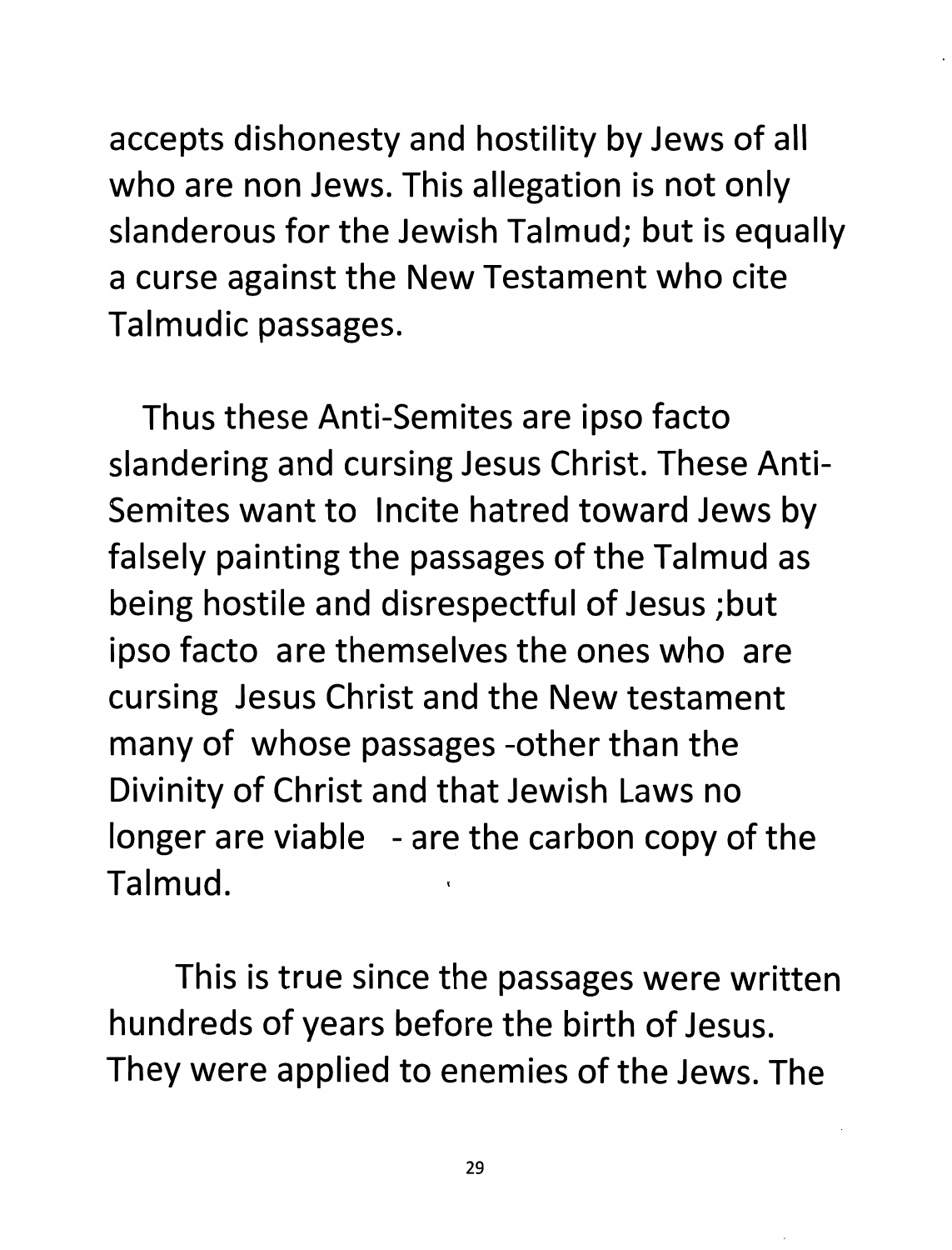Rabbis could not have meant Jesus since they lived hundreds of years before Jesus was born.

When the Anti Semites apply these phrases to Jesus only they are maligning and cursing Jesus.

In the words of the Rambam the greatest codifier of Jewish law who lived in the 1100s "Jesus the Nazarite and Mohammad have paved the way for the salvation of mankind and the coming of the Messiah. Even though the religions they created are DIFFERENT THAN Judaism, nevertheless it is the will of God that they succeeded."

"No mortal knows God nor can mortals fathom the ways of God."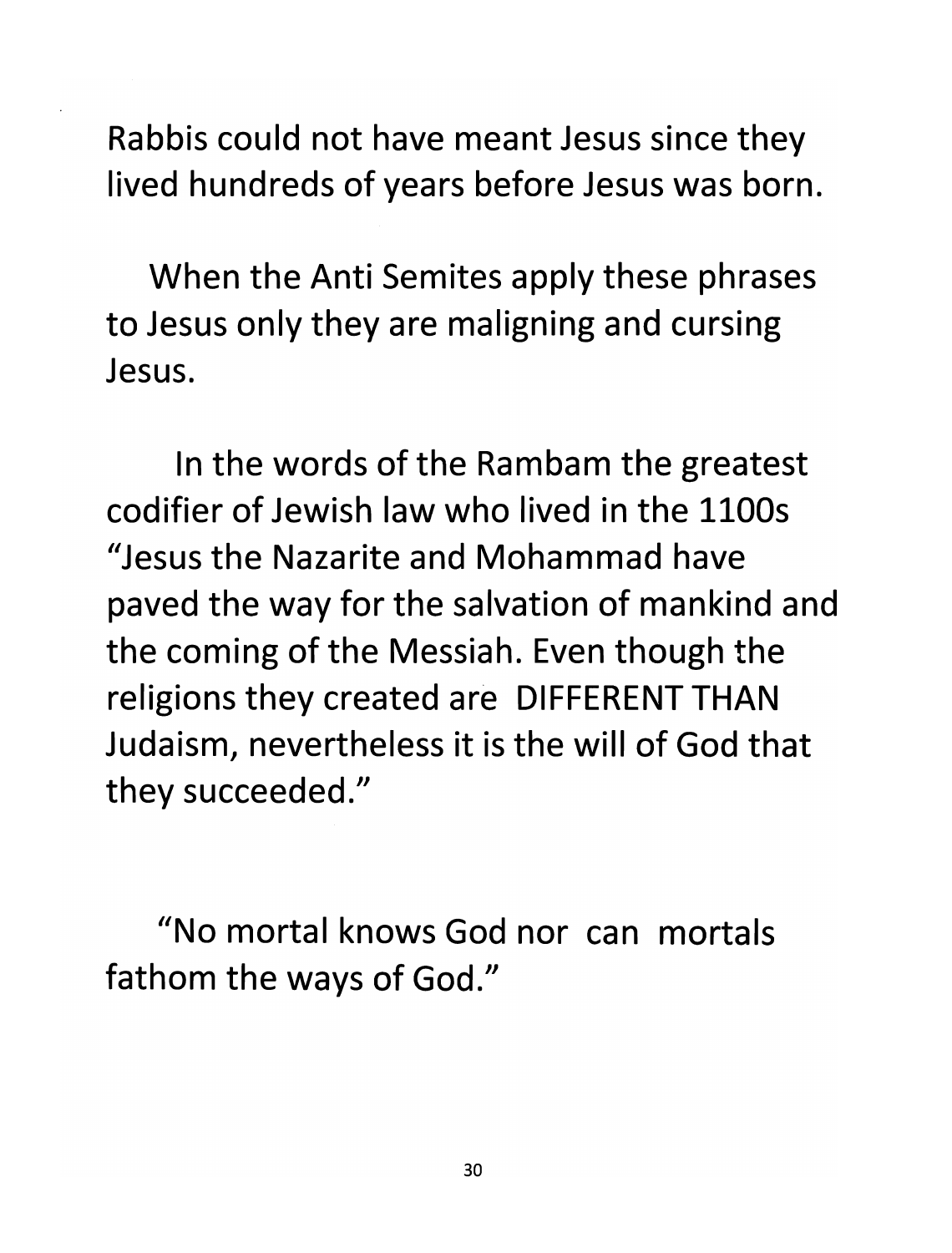Rambam Laws of Kings 1:4 Mishne Torah translation Rabbi Elijah Touger book available at my cite god life jewish Israel click agunah.com top book 1 and book 3.

Part II

### CRIMES OF EUROPEANS USING THE NEW TESTAMENT AS A PRETEXT FOR MURDER

The reason there exist no official manuscripts of the Gospels prior to 500 ACE is because the different synods did not get their act together until after 500 ACE. Sure manuscripts were written following each synod. However once a new synod changed its position about Jesus the prior manuscripts were burned and those Christians who defended the prior position were all killed.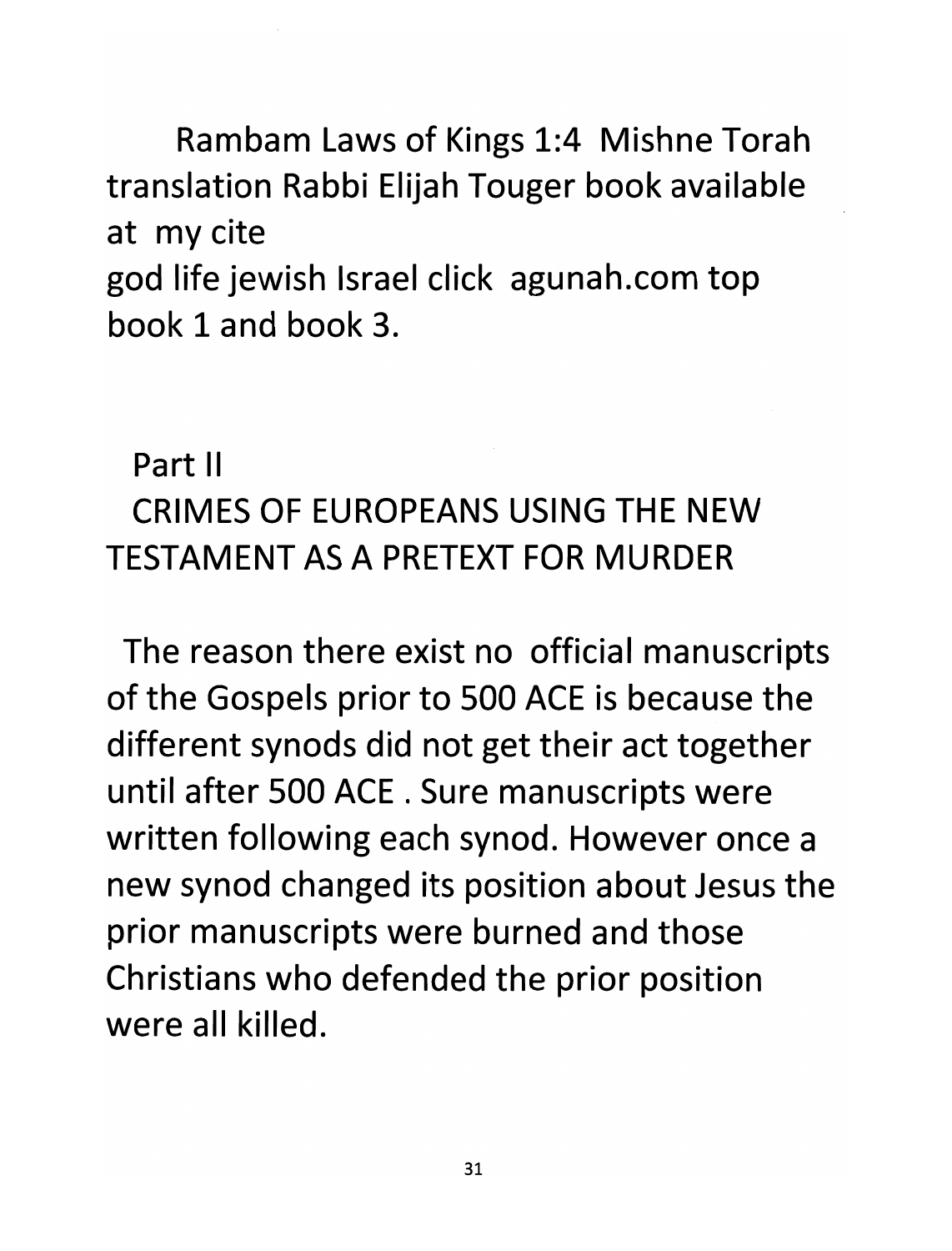

After SOOACE when the barbarian and vandals ravaged Rome and brought the Western Roman empire to its feet the Church lay low. Not until 1000 or 1100 did the Church feel confident to assert itself.

[1] The first crusade was waged against a group of Christians living in the South of France. They questioned the authority and power of the pope and the Church.

The European monarchs had a holy alliance with the Church. The Church blinded the people not to question the corruption greed murder of the kings. In return the Kings protected the vested interests of the Church.

The armies of the French King descended on these people.. They murdered one million men women children elderly. Not one soul was left alive.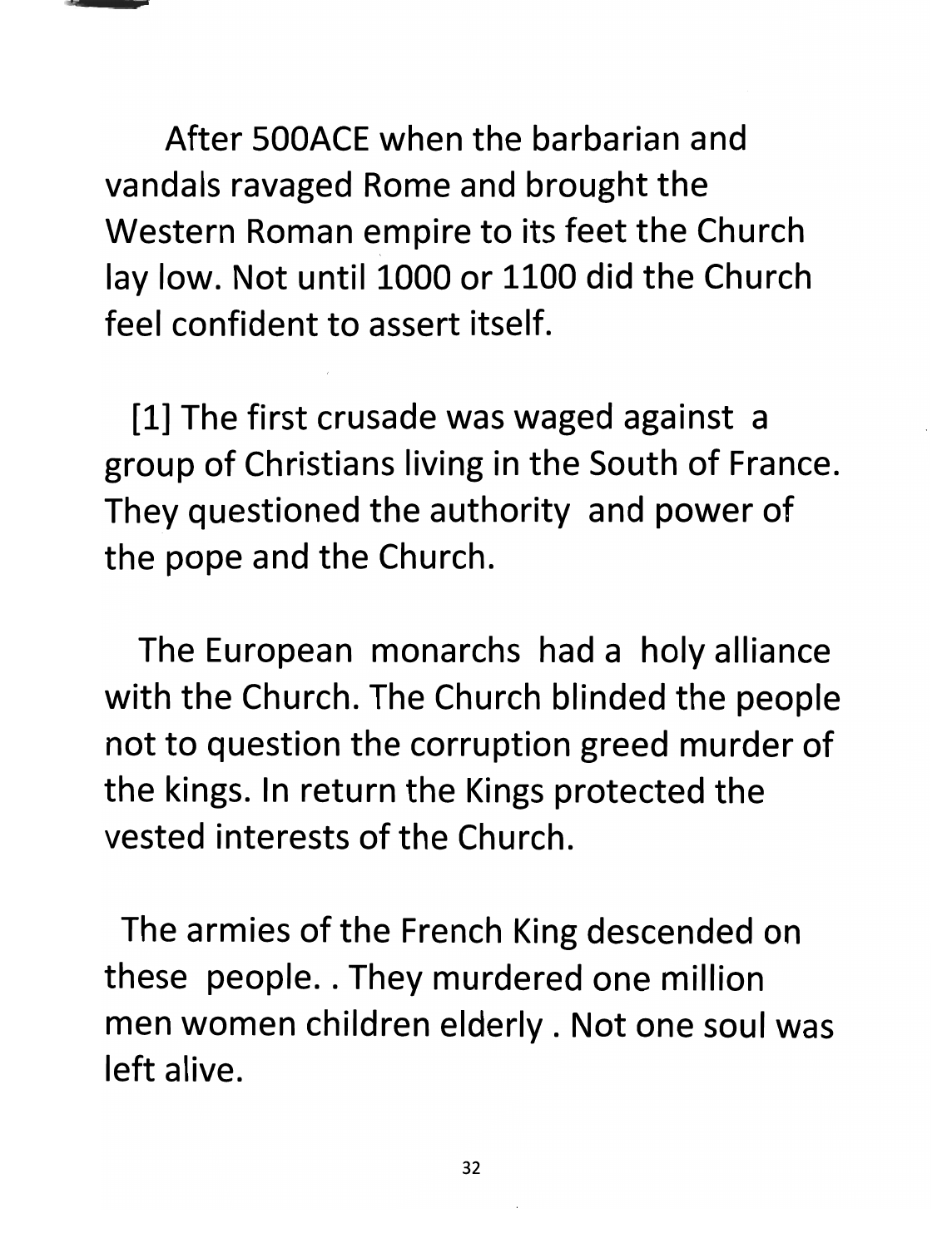[2] In the years 1100-1300 European kings set their sight on the Middle East. They wanted the wealth and land of the Muslims. Thus began the Crusades. Millions were killed. Millions were wounded crippled for life.

[3] 100,000 Jews were robbed raped and murdered during the Crusades in France and Germany. The Crusaders raped robbed and killed all Jews men women and children.

[4] Following the Crusades the Kings started the inquisition against all prior soldiers of the Crusades who wanted a share in the loot stolen from the Muslims. The Kings settled the score by burning alive all who requested to share the loot.

[5] 15,000 Jew who were not part of the fight for the loot never the less were burned at the stake because they possessed money or accounts receivables of moneys they lent to the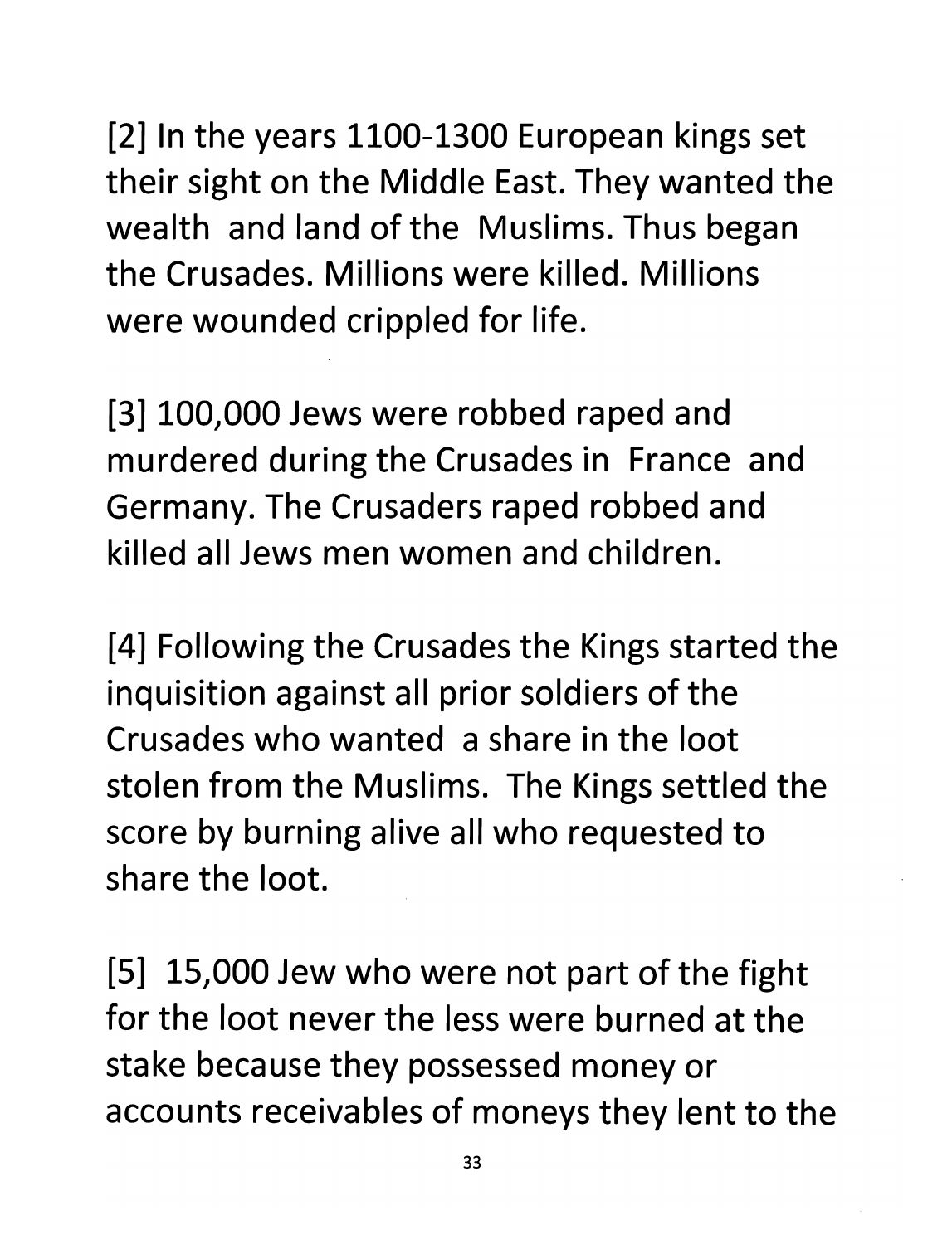kings. The pretext used was that they offended Christianity. Or the Jews who converted had reneged and were Judaizing or had been discovered in possession of a Bible in Hebrew. The argument of modern Anti-Semites that the Talmud forbids non Jews to study the Talmud under penalty of death was put into practice not by Jews but by the inquisition against Jews and non Jews.

[6] Millions of Christians were killed in the wars of Roman Catholics against Eastern Catholics 1185-1215.Each group killed every man woman and child invalids and old people.

[7] Millions of Christians were killed by other Christians in the 130 years wars between Catholics and Protestants.

Again each group killed each man woman invalid child and old people. THE Christians committed genocide. This was the practical application of the lesson followed from the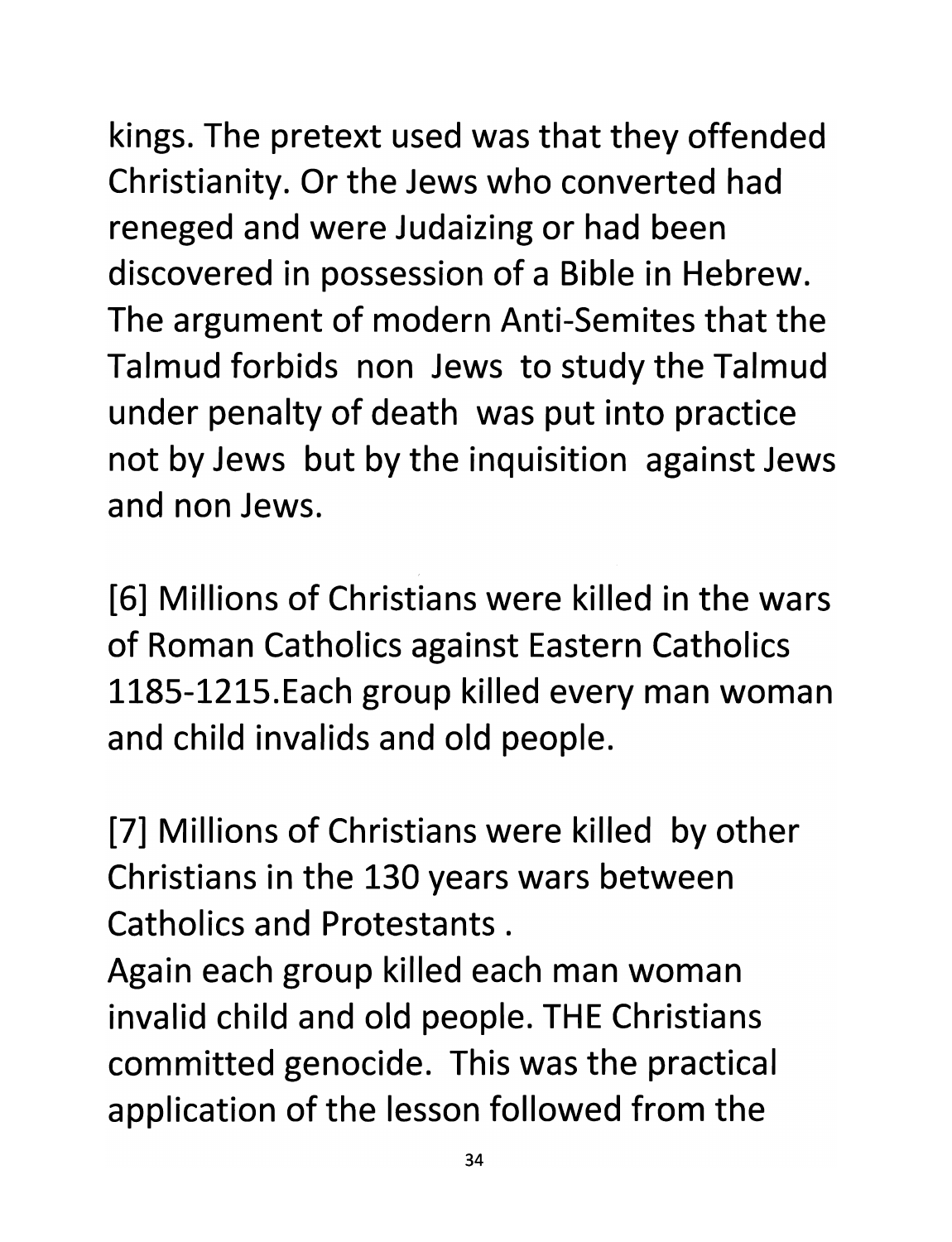Sermon on the Mount given by Jesus that " if some one smites your right cheek give him your left cheek. Not, an eye for an eye a tooth for a tooth. "

[8] Europeans killed Millions of Africans Arabs people living in what is now India Pakistan Australia China North Central South America from 1400-1900. They killed every man woman child invalid old person. They destroyed their culture. they committed their crime under the pretext that the Europeans were saving the Souls of the savages or were teaching them higher ethics of the "civilized Europeans"

[9] Millions were killed in all the wars fought by the European powers as they expanded their borders and possess the borders they have today.

[10] Millions of Jew have been robbed raped murdered for the crime of being DEFENSELESS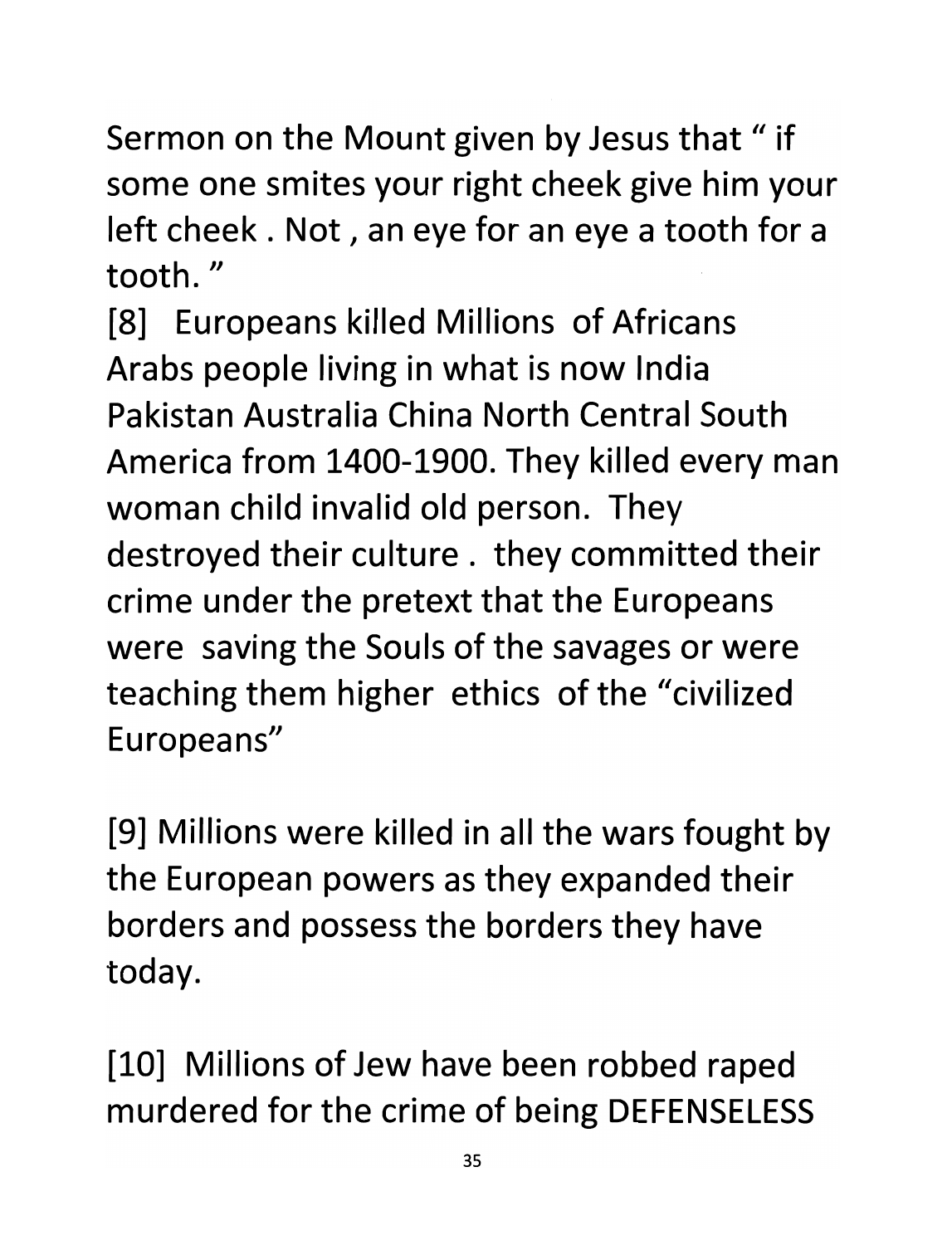in the 2000 years that the European animals were roaming this planet. Yes, Darwain is right. Some men come from animals. THEY ARE WORSE THAN ANIMALS.

[11] THE 6 MILLION JEWS 1 MILLIION JEWSIH CHILDREN KILLED IN THE HOLOCAUST. NO ONE RAISED A FINGER TO HELP THEM. THE WORLD DID EVERYTHONGTO ENSURE THAT THEY GET KILLED.

[12] Now that Jews with the direct intervention of God have reclaimed the Land of Israel in 1948 these same non human Europeans plot to steal the Land of the Jew. They created a never existing nation the Palestinians to replace the Jews.

[13] Now the Jew has the physical means the Atom Neutron and Torah bomb to defend themselves against these non humans.